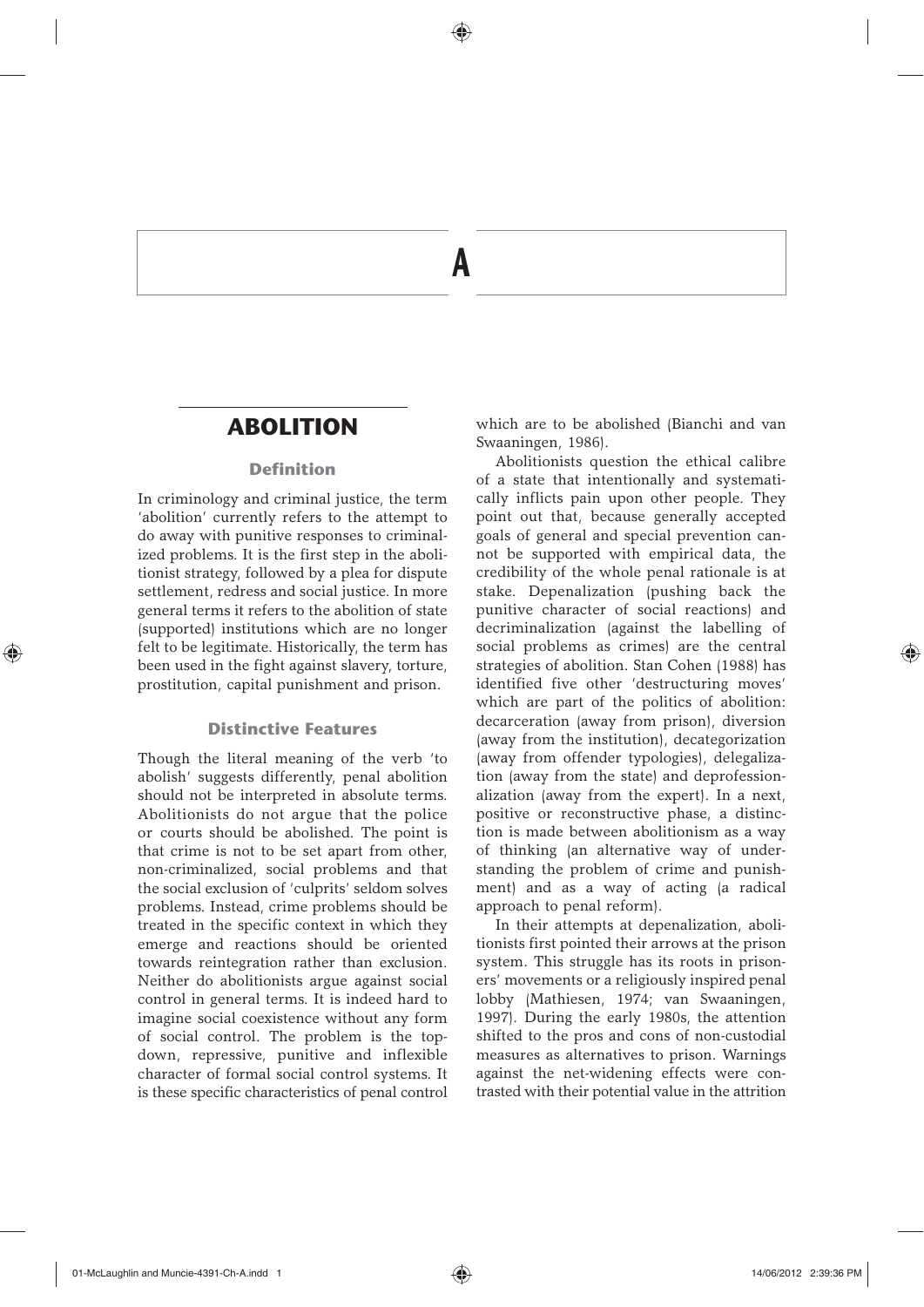### **THE SAGE DICTIONARY OF CRIMINOLOGY**

◈

of the penal system. The recognition that sanctioning-modalities at the end of the penal chain do not change its punitive, excluding character focused attention on the diversion of cases in preliminary phases, with the aim of preventing the stigmatizing effects of both trial and punishment. This phase was followed by the advocacy of a whole alternative procedural rationale, in which non-punitive responses to social problems were promoted, including forms of social crime prevention designed to address the structural contexts of crime (de Haan, 1990).

Notably, Nils Christie's and Louk Hulsman's abolitionist perspectives contain many implicit references to Habermas's idea of the 'colonization of the lifeworld'. The 'decolonization' of criminal justice's 'system rationality' is another object of abolition. Though the tension Habermas observes between systems and lifeworlds does not lead him directly to a rejection of the criminal justice system, he does argue against the degeneration of criminal justice into a stateinstrument of crime control in which the critical dimension of power is ignored. Thus, penal instrumentalism is another object of abolition which can be derived from Habermas.

A further aim of abolition is related to the constitution of moral discourse. In Western, neo-liberal societies, values like care and empathy are delegated to the private sphere and are thereby excluded from public, or political, ethics. These latter ethics are dominated by abstract, so-called 'masculine' notions such as rights, duties and respect, which outrule more subjective, contextually determined 'feminine' notions such as care and empathy. The dominance of abstract approaches of rights results in a morality that is oriented towards a generalized other, whereas a feminist approach is oriented towards a concrete other. Thus, abolitionism also implies the abolition of the 'masculine', individualistic, neo-liberal values upon which our penal systems are built (van Swaaningen, 1989).

### **René van Swaaningen**

*Associated Concepts:* abolitionism, community justice, critical criminology, deconstruction, redress, the state

### **Key Readings**

- Bianchi, H. and van Swaaningen, R. (eds) (1986) *Abolitionism: Towards a Non-Repressive Approach to Crime*. Amsterdam: Free University Press.
- Cohen, S. (1988) *Against Criminology*. New Brunswick, NJ: Transaction.
- de Haan, W. (1990) *The Politics of Redress: Crime, Punishment and Penal Abolition*. London: Unwin Hyman.
- Mathiesen, T. (1974) *The Politics of Abolition*. London: Martin Robertson.
- van Swaaningen, R. (1989) 'Feminism and abolitionism as critiques of criminology', *International Journal for the Sociology of Law*, 17 (3): 287–306.
- Van Swaaningen, R. (1997) *Critical Criminology* – *Visions From Europe.* London: Sage.

### **ABOLITIONISM**

### **Definition**

A sociological and political perspective that analyses criminal justice and penal systems as social problems that intensify rather than diminish crime and its impact. On this basis prisons (the initial focus of study) reinforce dominant ideological constructions of crime, reproduce social divisions and distract attention from crimes committed by the powerful. Abolitionists advocate the radical transformation of the prison and punishment systems and their replacement with a reflexive and integrative strategy for dealing with these complex social phenomena.

### **Distinctive Features**

Liberal approaches to the study of the prison are built on a number of often competing and contradictory goals: rehabilitation, general prevention, incapacitation, punishment

⊕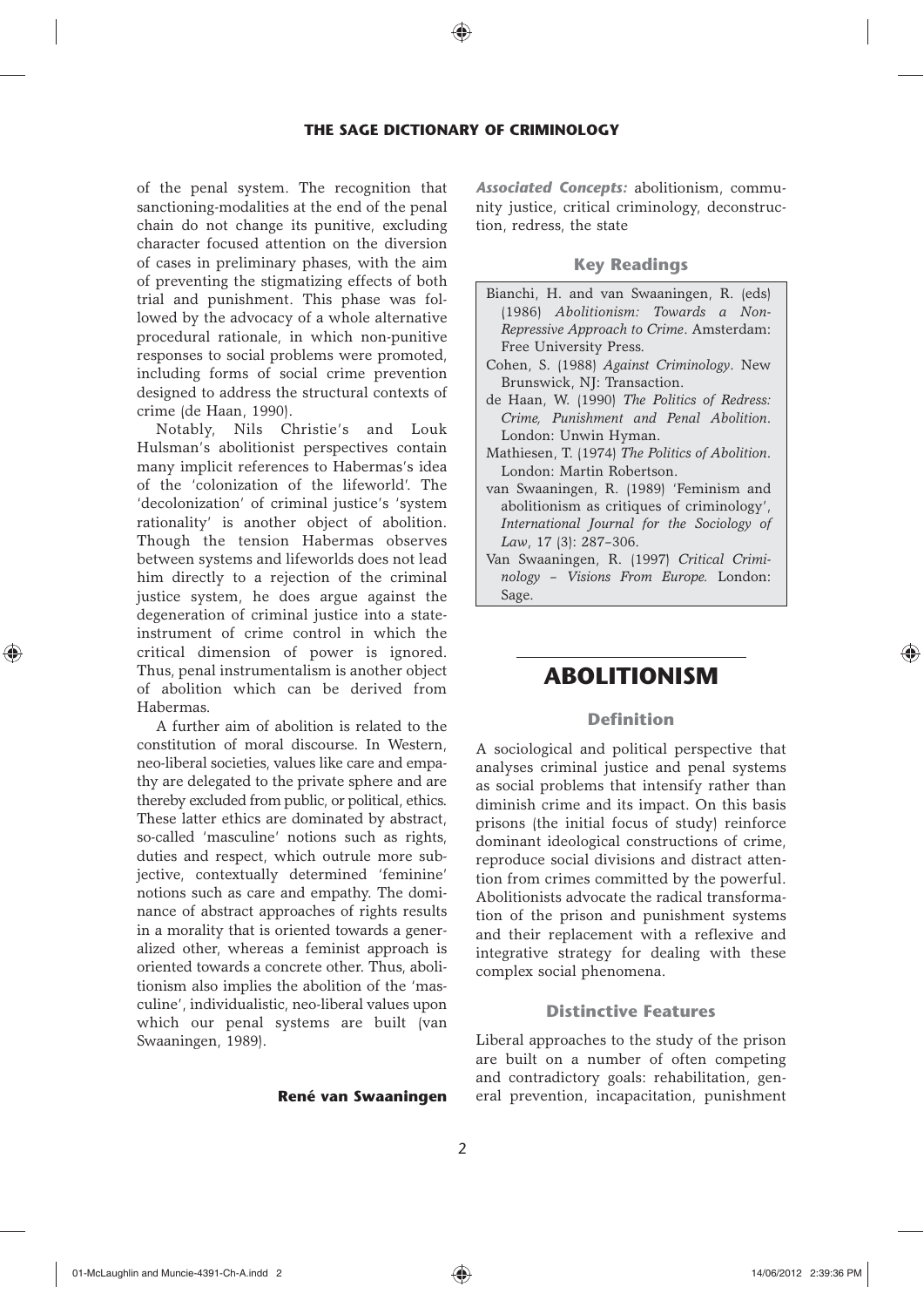### **ABOLITIONISM**

and individual and collective deterrence. Abolitionism, which emerged out of the social movements of the late 1960s, challenges these liberal perspectives by arguing that in practice the criminal justice system and prisons contribute little to the protection of the individual and the control of crime. In the words of the Dutch abolitionist Willem de Haan, the prison 'is counter productive, difficult to control and [is] itself a major social problem'. Crime is understood as a complex, socially constructed phenomenon which 'serves to maintain political power relations and lends legitimacy to the crime control apparatus and the intensification of surveillance and control' (de Haan, 1991: 206–7). At the same time abolitionists are critical of liberals' unquestioning acceptance of prison reform. For abolitionists like Thomas Mathiesen liberal reform can never have a positive effect because it reinforces and bolsters the system, thus perpetuating processes of brutalization for the confined. Alternatively, 'negative reforms' are supported for their potential to challenge and undermine the system leading eventually to the demise of prisons. Abolitionists advocate a system that deals with crime as a socially constructed phenomenon. Crime should be responded to not by the negativity of a system built on punitive exclusion but by a reflexive and participatory system of inclusion built on redress, social policy, mutuality and solidarity: 'The aim is compensation rather than retaliation; reconciliation rather than blame allocation. To this end, the criminal justice system needs to be decentralized and neighbourhood courts established as a complement or substitute' (de Haan, 1991: 211–12). Abolitionism therefore 'implies a negative critique of the fundamental shortcomings of the criminal law to realize social justice', while simultaneously offering both an alternative way of thinking about crime and a 'radical approach to penal reform' (van Swaaningen, 1997: 117).

It is also important to note that abolitionism is not an homogeneous theoretical and political movement but one that varies across cultures. Not only has it been principally a European phenomenon (Davies, 1998), but within Europe there have also been different strands to the movement with some pointing to the distinct differences between European and British movements. In Europe early abolitionists such as Mathiesen, Christie, Bianchi and Hulsman advocated an alternative vision for criminal justice politics. Second generation abolitionists – neo-abolitionists – accept many of the abolitionist principles, including the rejection of both the concept of crime and 'penality as the ultimate metaphor of justice' (van Swaaningen, 1997: 116, 202). However, British neo-abolitionists such as Box-Grainger, Ryan, Ward, Hudson and Sim also advocated engaging in more interventionist work to develop a 'criminology from below', which

in utilizing a complex set of competing, contradictory and oppositional discourses, and providing support on the ground for the confined and their families, has challenged the hegemony around prison that has united state servants, traditional reform groups and many academics on the same pragmatic and ideological terrain. In a number of areas … such as deaths in custody, prison conditions, medical power, visiting, censorship and sentencing these groups have conceded key points to the abolitionist argument and have moved onto a more radical terrain where they too have contested the construction of state-defined truth around penal policy. (Sim, 1994: 275–6)

### **Evaluation**

In light of the huge increase in prison populations around the globe and the continuing rise in both reported crimes and crimes audited in victimization and self-report studies, abolitionism offers an important series of insights into the role of the prison and its failures at the beginning of the twenty-first century. The perspective continues to pose the key question: is prison the answer to the problem of crime, even allowing for an expanded definition to include crimes committed by the powerful?

There have been a number of issues raised and criticisms made of the abolitionist position. Most have come from those who, like abolitionists, would see themselves as part of a theoretical and political tradition that was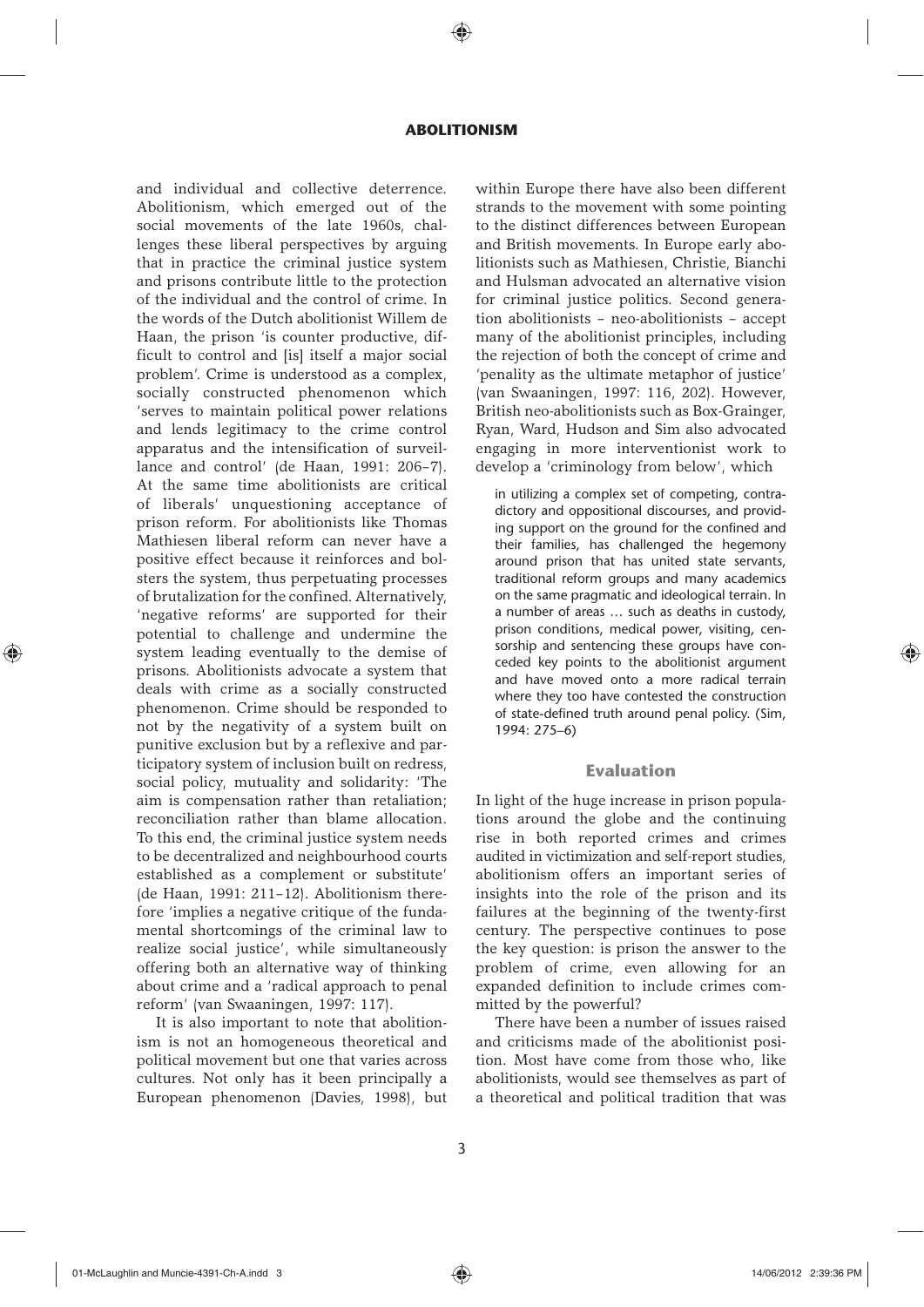on the critical wing of politics and social science. Left realists would criticize abolitionists for their idealism and for their 'anarcho communist position' which is 'preoccupied with abolishing or minimizing state intervention rather than attempting to make it more effective, responsive and accountable' (Matthews, 1990, cited in Sim, 1994: 265).

Abolitionists would reject the charge of idealism and as noted above would point to the influence that they have had on a number of political debates and social policies in terms of making the state more accountable. For example, the issue of deaths in custody which became a major political debate in the UK in the 1980s and 1990s not only involved individuals who were part of the abolitionist movement; it also had a significant hegemonic impact on liberal reform groups by pulling them onto a more radical and critical terrain in terms of demanding political action to deal with the devastating impact of these deaths on the families and friends of the deceased (Sim, 1994). Abolitionists would also say that the problem with criminology is that it suffers from too little utopian and idealistic thought rather than too much.

Feminist writers have also drawn attention to the problem of violent men and what should be done to protect women from the predations of, for example, men who rape. This raises the broader question of dangerousness and the nature of the response that is needed to deal with dangerous individuals. What, for example, do we do with those who engage in serial killing and who are overwhelmingly men? Abolitionists would agree that violence against women is a major issue across societies which should be taken and responded to seriously, but would also maintain that simply confining violent men inside can often only mean detaining them in institutions where the pervasive culture of masculinity is likely to reinforce misogynist views around male power and women (Sim, 1994). Therefore they would say that the nature of the institutions and the broader culture which objectifies women and equates heterosexuality with domination and power need to be addressed.

In addition they would argue further that dangerousness is a social construction in that there is a range of behaviours that can have immense implications for individual and group safety but which are rarely, if ever, labelled dangerous. The non-implementation of health and safety laws would be an example of this. Finally, abolitionists would suggest that the distinction between normal and abnormal, which lies at the heart of positivist thought, and which dominates debates about violence and dangerousness, is also problematic. They would point to the killings carried out by, and the non-prosecution of, the 'normal' men who murdered hundreds of innocent men, women and children in Vietnam in 1968 as an example of the social construction of dangerousness. This crime took place 15 months before the infamous Manson murders in the USA. This latter case has become deeply embedded in popular and political consciousness while the former case has largely been forgotten.

At another level, Angela Davies (1998: 102–3) has argued that while the European abolitionist tradition has offered many important insights into the nature of the prison, 'there is no sustained analysis of the part anti-racism might play in the theory and practice of abolitionism'. This is particularly important when it is recognized that prison populations around the world contain a disproportionate number of people who are drawn from ethnic minority backgrounds.

For the future, abolitionists have increasingly connected with the emerging discourses and debates around human rights and social justice which they see as mechanisms for developing negative reforms, thereby promoting a response to social harm that is very different from the destructive prison and punishment systems that currently exist.

#### **Joe Sim**

♠

*Associated Concepts:* abolition, critical criminology, hegemony, left idealism, redress, social constructionism, social justice, the state

4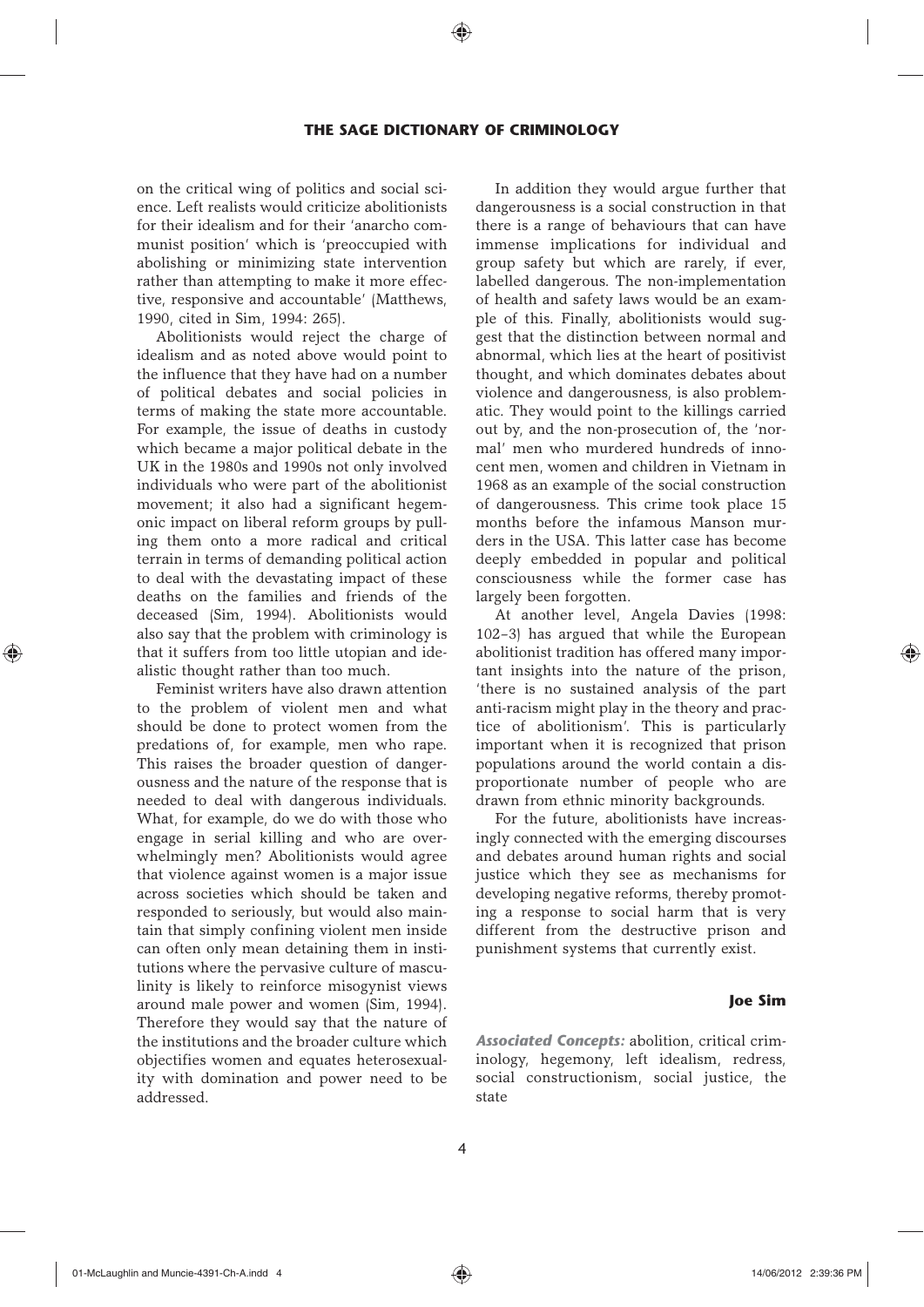### **ACTION RESEARCH**

◈

### **Key Readings**

- Bianchi, H. and van Swaaningen, R. (eds) (1986) *Abolitionism: Towards a Non-Repressive Approach to Crime.* Amsterdam: Free University Press.
- Davies, A. (1998) 'Racialized punishment and prison abolition', in J. James (ed.), *The Angela Y. Davies Reader.* Oxford: Blackwell.
- de Haan, W. (1991) 'Abolitionism and crime control: a contradiction in terms', in K. Stenson and D. Cowell (eds), *The Politics of Crime Control.* London: Sage.
- Mathiesen, T. (1990) *Prison on Trial.* London: Sage.
- Sim, J. (1994) 'The abolitionist approach: a British perspective', in A. Duff, S. Marshall, R.E. Dobash and R.P. Dobash (eds), *Penal Theory and Practice: Tradition and Innovation in Criminal Justice.* Manchester: Manchester University Press.
- van Swaaningen, R. (1997) *Critical Criminology: Visions From Europe.* London: Sage.

# **ACTION RESEARCH**

◈

### **Definition**

A form of research, often evaluative in nature, which has the intention of influencing the future direction of practice and policy.

### **Distinctive Features**

The origins of action research are generally traced to the work of Kurt Lewin (1943), who envisaged that social research should seek to address certain goals. In many forms of enquiry the researcher seeks to distance him- or herself from the topic being researched and from the parties to social action. The action researcher, in contrast, enters into a dialogue with the parties to social action, transmitting results at certain points during the investigation so that the parties involved can make changes to the ways in which they are proceeding and sometimes to the aims they are seeking to achieve. The consequences of these changes are then studied in turn and further feedback and change may take place in an iterative process.

Such a process can also have consequences for the research design and methods originally adopted by the researcher(s), which may have to change in order to accommodate new developments in social action. Action research is therefore a dynamic model of research which requires time for reflection and review.

Action research has been used in communitybased initiatives, such as community development projects and crime prevention programmes, in order to inform the future progress of social intervention. An example of action research in practice can be found in an evaluation of a domestic violence project where 'regular feedback was given to the project in order that this could inform subsequent developments'. Here the difficulties of achieving 'longer term reflections and change' when beset by shorter term 'operational' issues were noted (Kelly, 1999).

### **Evaluation**

Action research has also been employed where participants and researchers share a commitment to achieving a particular end, such as anti-racist action, feminist approaches to working and the pursuit of human rights (see for example Mies, 1993). Action research raises questions about the extent to which the researcher can remain aloof and detached from social action; the researcher may be regarded more as an actor with a particular set of skills and experience. Action research can also have the aim of empowering participants in social action. This may be achieved by enabling participants to have more control over their lives and communities, or by increasing the research skills of participants so that they have a greater ability to monitor, evaluate and reflect on their activities themselves, or both of the foregoing. One such development has been the attempt to empower user interests in public service evaluations. 'User' research has a 'commitment to changing the balance of power between those who provide and those who receive services', with the interests of service users being enhanced through the research process (Barnes, 1993).

### **lain Crow**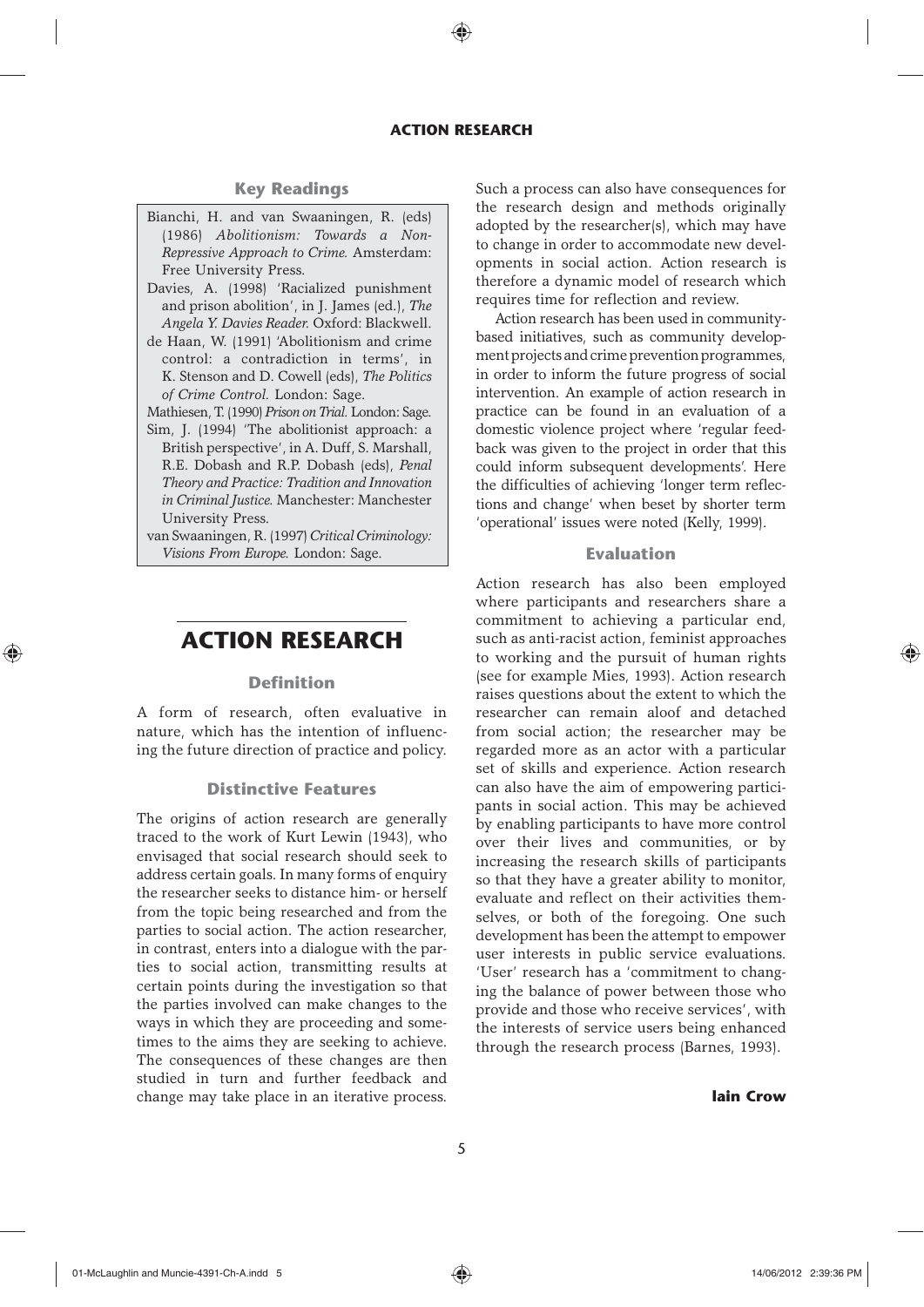*Associated Concepts:* evaluation research, praxis, reflexivity

### **Key Readings**

- Barnes, M. (1993) 'Introducing new stakeholders: user and researcher interests in evaluative research – a discussion of methods used to evaluate the Birmingham Community Care Special Action Project', *Policy and Politics,* 21 (1): 47–58.
- Everitt, A. and Hardiker, P. (1996) *Evaluating for Good Practice.* Basingstoke: Macmillan.
- Greenwood, D.J. and Levin, M. (1998) *Introduction to Action Research: Social Research for Social Change.* London: Sage.
- Kelly, L. (1999) *Domestic Violence Matters: An Evaluation of a Development Project.*  Home Office Research Study No. 193, Research, Development and Statistics Directorate. London: HMSO.
- Lewin, K. (1943) 'Forces behind food habits and methods of change', *Bulletin of the National Research Council,* 108: 35–65.
- Mies, M. (1993) 'Towards a methodology for feminist research', in M. Hammersley (ed.), *Social Research: Philosophy, Politics and Practice.* London: Sage.

◈

were replaced by the actuarial language of probabilistic calculations and statistical distributions that were applicable to populations. Rather than concentrating on individuals, the system shifted towards targeting and managing specific categories and sub-populations. Management was to be realized through the application of increasingly sophisticated risk assessment technologies and practices. This shift also enabled the system to construct its own measures of success and failure and to predict its own needs. In many respects Feeley and Simon viewed actuarialism as both the logical consequence of the original utilitarian penal reform project and a radical departure in that the system had moved beyond any interest in reform or rehabilitation. The correctional system under actuarialism becomes a hyper-rational processing system that fulfils the mandate it has been given. For them actuarialism logically connected with neo-liberal socio-economic policies which produced surplus populations that had to be contained and controlled. In the UK actuarialism is most closely associated with the work of the probation service, whose professional task is risk assessments of the likelihood of re-offending and the threat posed to communities.

### **Eugene McLaughlin**

♠

### **ACTUARIALISM**

### **Definition**

Refers to the suite of risk calculation techniques that underpin correctional policies.

### **Distinctive Features**

Actuarialism is most closely associated with the 'new penology' writings of Malcolm M. Feeley and Jonathan Simon. The term 'new penology' had been floating around American criminal justice circles for several years before Feeley and Simon finally pulled the various components together. They argue that in response to the need for more accountability and rationality a radical shift took place in correctional policy in the USA during the 1980s. The old transformative rationales for the correctional system *Associated Concepts:* managerialism, prediction studies, rational choice theory, risk, risk factor research, situational crime prevention

### **Key Readings**

- DiLulio, J. (1987) *Governing Prisons: A Comparative Study of Correctional Management.* New York: The Free Press.
- Feeley, M. and Simon, J. (1992) 'The new penology: notes on the emerging strategy of corrections and its implications', *Criminology*, 30 (4): 452–74.
- Simon, J. (1988) 'The ideological effect of actuarial practices', *Law and Society Review*, 22: 771–800.
- Simon, J. and Feeley, M. (1995) 'True crime: the new penology and public discourse on crime', in T. Blomberg and S. Cohen (eds), *Punishment and Social Control*. New York: Aldine de Gruyter.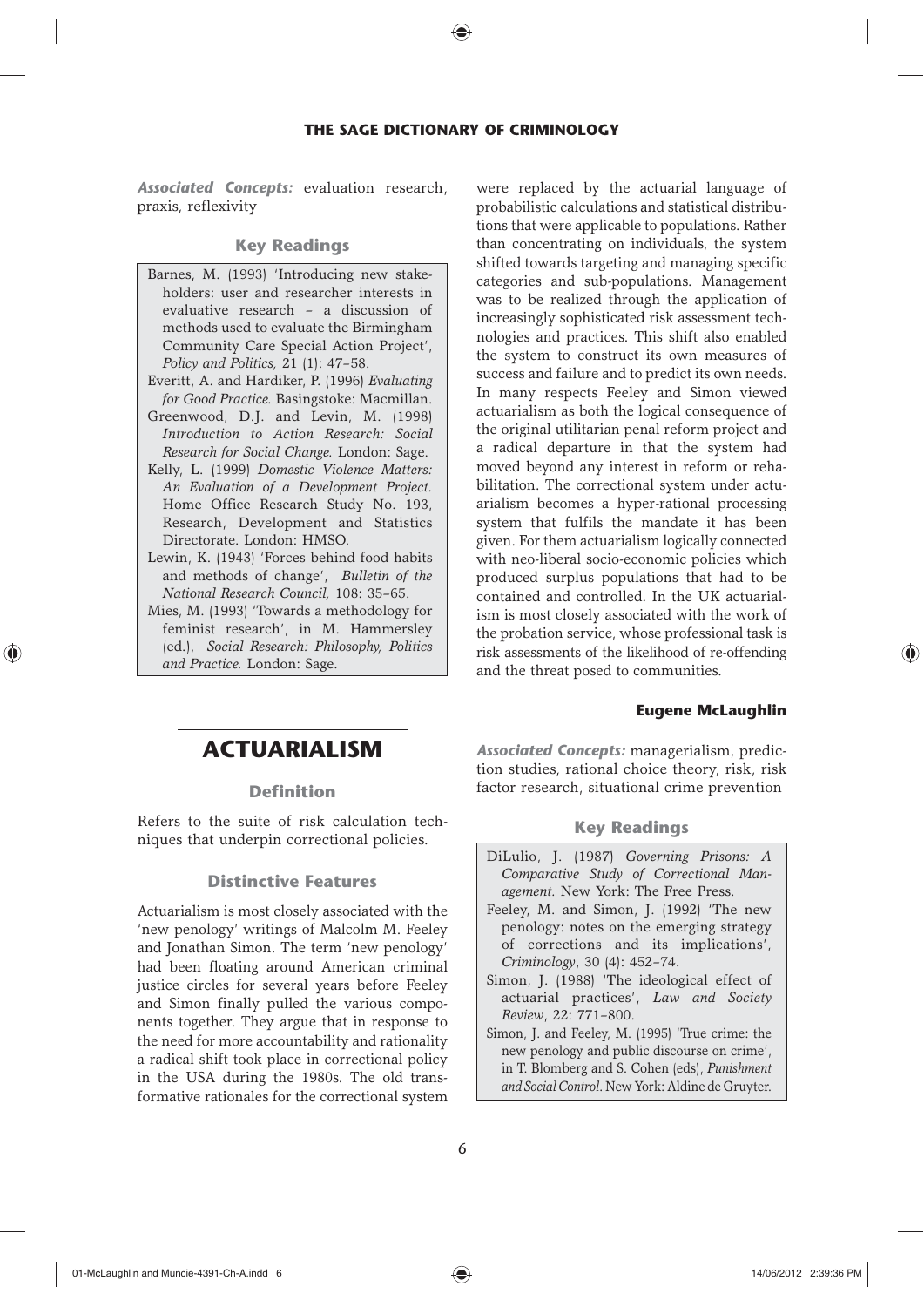# **ADMINISTRATIVE CRIMINOLOGY**

### **Definition**

A term coined by Jock Young in the 1980s to refer to the reconstitution of establishment criminology in the UK and USA in the aftermath of the demise of positivist-inspired correctionalist theory and practice and the emergence of radical criminology. Administrative criminology concentrates on the nature of the criminal event and the setting in which it occurs and assumes that offenders are rational actors who will attempt to weigh up the potential costs and benefits of their actions. The goal of administrative criminology is to make crime less attractive to offenders.

### **Distinctive Features**

The term 'administrative criminology' encompasses a large number of writers from a variety of academic backgrounds involved in a wide range of research sites. They are united by their acceptance of dominant definitions of what constitutes the problem of crime; their lack of interest in the social causes of crime; their further acceptance of the need for their research to be applied to aid policy development and decision making; their support for rational choice or 'opportunity' approaches to specific offenders and specific offences; their advocacy of 'what we know' and 'what works' criminal justice policies; their proposing modesty and realism in making claims about what can be achieved; and their being either employed within the criminal justice system or acting as paid advisers to criminal justice officials.

For Jock Young, the work of James Q. Wilson (in the USA) and Ronald V. Clarke (in the UK) has been vital to the emergence of a fully fledged administrative criminology. Administrative criminology's starting point is that despite the massive investment in welfare in the 1960s and a sustained period of prosperity, crime rates escalated to unprecedented levels in many Western societies. Wilson took this startling fact as proof that social democratic theorizing on the causes of and solutions to

crime was seriously flawed. He argued that it was time to go back to basics on criminal justice policy. Criminologists should concentrate their efforts on producing policies that addressed what the public was afraid of, namely 'predatory' street crimes such as muggings, assaults, robberies, burglaries and so on, that were carried out by strangers. Crime reduction rather than social engineering should be the focus of criminal justice policies. The benefit of engaging in focused research and evaluated pilot studies was to produce rigorous knowledge and avoid costly mistakes. Scepticism about the role of the criminal justice system in crime control also meant that policy makers needed to think about how to integrate practical crime control into other aspects of public policy.

In the UK Clarke, a senior researcher at the Home Office, reached similar conclusions to Wilson and began to formulate an approach to 'commonplace crime' that was not hindered by what he viewed as the limitations of mainstream criminological theorizing, particularly its failure to develop realistic and practical policy recommendations. From Clarke's perspective, criminal justice policy makers cannot do much about the desire of some young men to become involved in delinquency and criminal activity. However, most offenders are involved in a rational choice structuring process that consists of evaluating the perceived risks in the commission of a particular offence, the rewards that are likely to be realized, and the skills and resources required to execute a criminal act successfully. As a consequence, criminal justice policy makers should concentrate their efforts on reducing the physical opportunities for offending and increasing the chances of offenders being caught and punished. This focus on how a criminal's decision making in a given situation is influenced by her/his perception of risk, effort and reward led to the development of a suite of opportunity reduction techniques to increase the effort associated with committing a crime; multiply the risks of crime; reduce the rewards of crime; and remove the excuses for crime. The techniques and strategies chosen must be appropriate to the specifics of the crime committed and their setting.

◈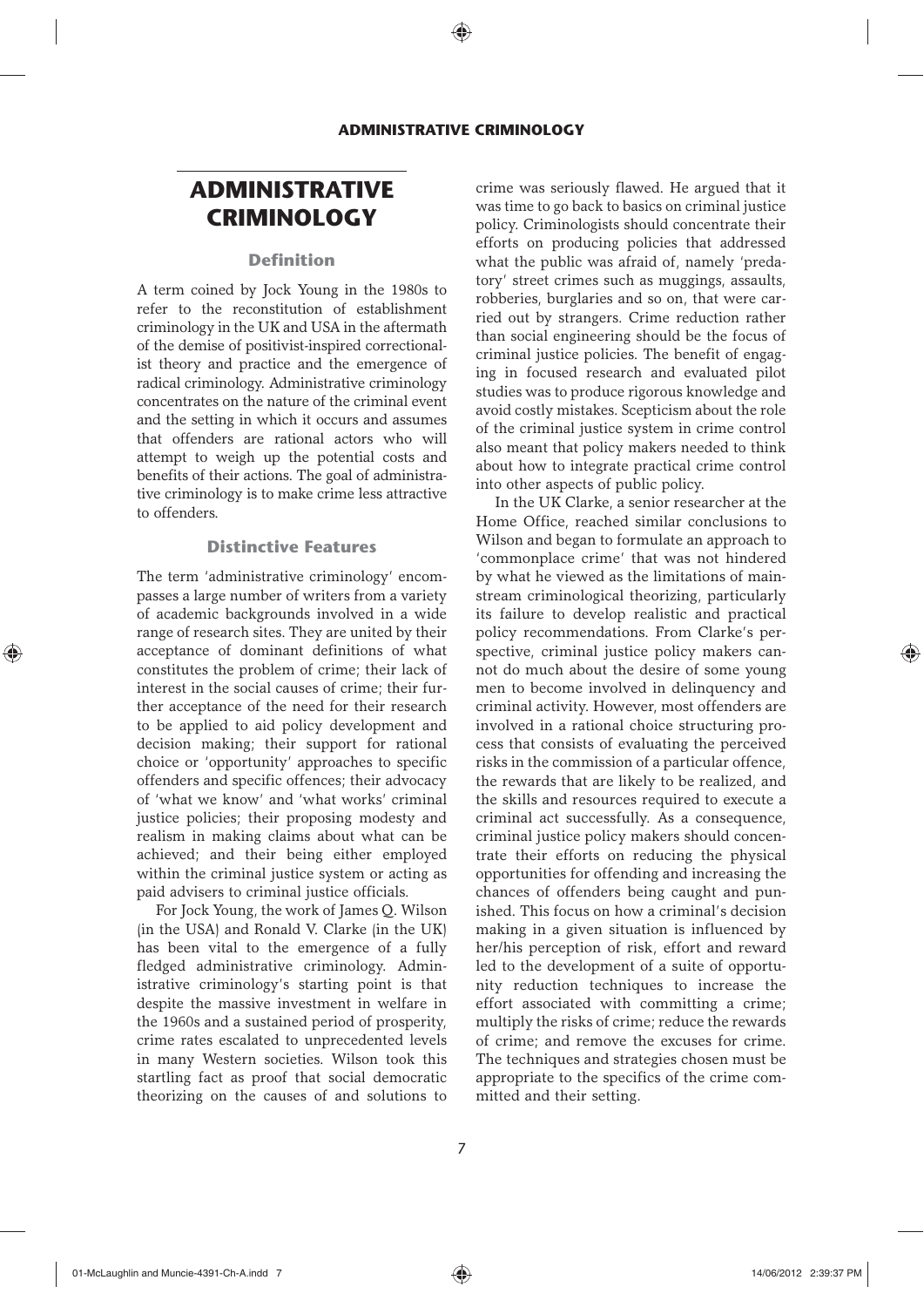### **Evaluation**

Such situational crime prevention policy initiatives lend themselves to evaluation for effectiveness and this has enabled administrative criminologists to develop evidence-based, problem-solving approaches to crime reduction. Administrative criminology's other concern is to reorganize the state's crime control efforts in order to make these as efficient, effective and focused as possible. It has no particular sentimental attachment to the criminal justice system and is willing to advocate managerialization, actuarialization and privatization.

By the end of the 1990s administrative criminologists had become increasingly sophisticated in formulating and defending their perspective, going so far as to present 'opportunity' as a 'root cause' of crime.

### **Eugene McLaughlin**

*Associated Concepts:* actuarialism, crime science, experimental criminology, managerialism, opportunity theory, public criminology, rational choice theory, routine activity theory, situational crime prevention

◈

### **Key Readings**

- Clarke, R.V. (ed.) (1997) *Situational Crime Prevention: Successful Case Studies,* 2nd edn. New York: Harrow and Heston.
- Cornish, D. and Clarke, R.V. (eds) (1996) *The Reasoning Criminal: Rational Choice Perspectives on Offending.* New York: Springer-Verlag.
- Felson, M. and Clarke, R.V. (1998) *Opportunity Makes the Thief: Practical Theory for Crime Prevention* (Police Research Group Paper 98). London: The Home Office.
- Newman, G., Clarke, R.V. and Shoham, S. (eds) (1997) *Rational Choice and Situational Crime Prevention.* Aldershot: Ashgate.
- Sherman, L., Gottfredson, D., MacKenzie, D., Eck, J., Reuter, P. and Bushway, S. (1997) *Preventing Crime: What Works, What Doesn't, What's Promising: A Report to The United States Congress.* Available at http://www.ncjrs. org/works/index.htm
- Wilson, J.Q. (1983) *Thinking about Crime.* New York: Basic Books.

# **AETIOLOGY**

*See: Causation*

# **ANARCHIST CRIMINOLOGY**

### **Definition**

Anarchism is one of the most difficult political ideologies to conceptualize and define, primarily because there is no single anarchist ideology and because of the degree of misrepresentation by its political opponents. It is a meeting place for a bewildering number of philosophies, belief systems and practices and originated as a reaction to the emergence of the nation state and capitalism in the nineteenth century. Anarchists are united, first and foremost, by a belief that the state is coercive, punitive, exploitative, corrupting and destructive. Alternative forms of mutual aid and voluntary organization that are non-authoritarian, non-coercive, non-hierarchical, functionally specific and decentralized are advocated.

### **Distinctive Features**

A number of specifically anarchist principles have been developed from the work of Max Stirner (1806–56), Pierre Joseph Proudhon (1809–65), Mikhail Bakunin (1814–76), Peter Kropotkin (1842–1921) and Emma Goldman (1869–1940). In general these principles do not conceive of a disorderly or chaotic society, rather a more expansive form of social order without the state. This social order will maximize individual freedoms and encourage voluntary association and self-regulation. A broad spectrum of anarchist thought also wishes to replace monopoly forms of capitalism and private property with collectivist forms of ownership. According to sympathetic criminologists such as Jeff Ferrell, there cannot be a fully fledged anarchist criminology because this would be a contradiction in terms. However, Peter Kropotkin's writings on law and state authority still stand as a key reference point for any emergent anarchist criminology.

⊕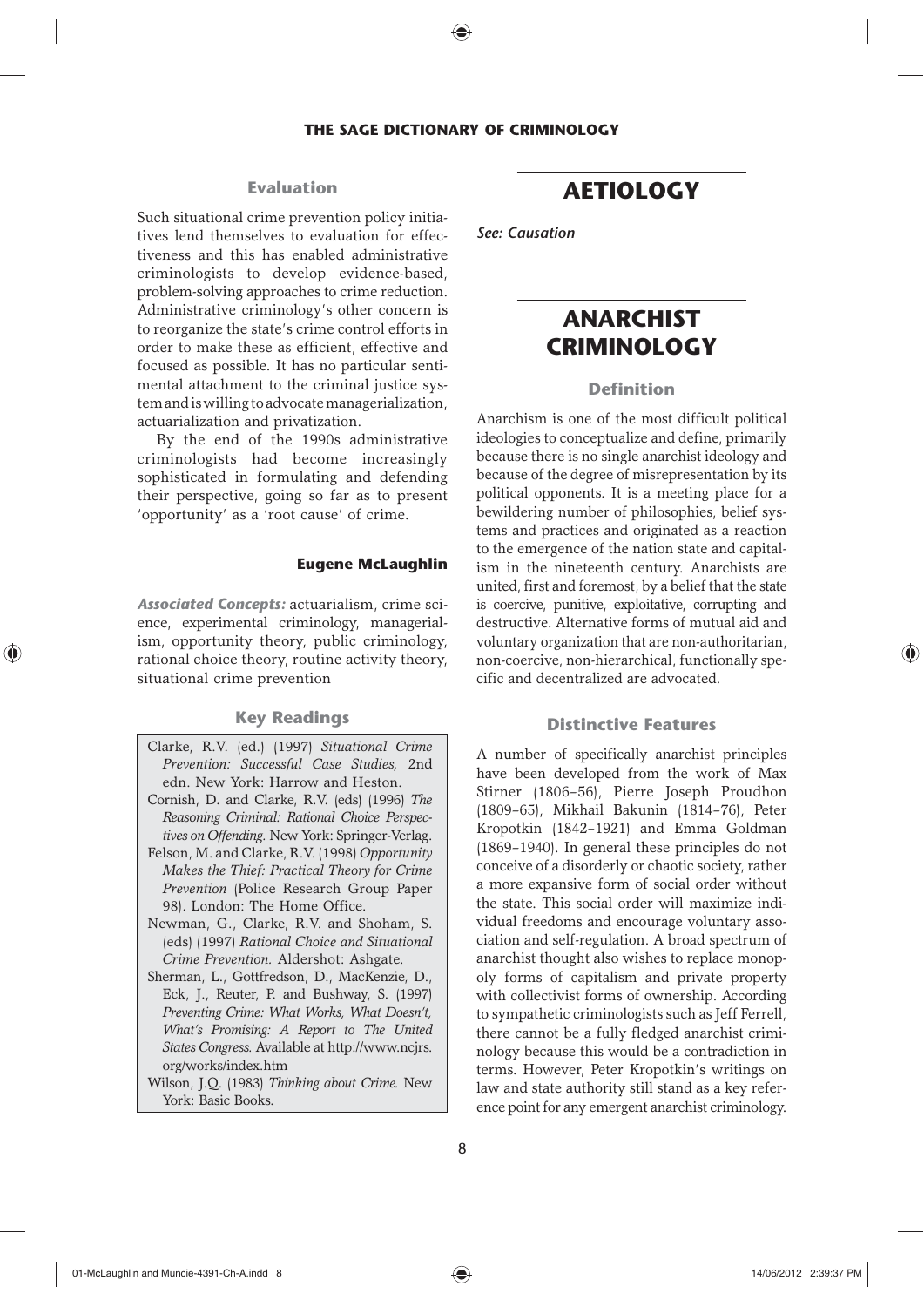Kropotkin argues that law is useless and harmful, sustaining mass criminality and generating social pathologies. Laws protecting private property and the interests of the state are responsible for generating between two-thirds and threequarters of all crime. The body of criminal law that is geared towards the punishment and prevention of 'crime' does not prevent crime and degrades society because it fosters the worst human instincts and obedience to the status quo and bolsters state domination.

Kropotkin insists that the majority of crime will disappear the day private property ceases to exist and human need and cooperation rather than profits and competition become the organizing principle of social life. Alternative forms of social solidarity and inclusive notions of social justice, rather than state-run systems of criminal justice and the fictional 'rule of law', can contain anti-social behaviour. Here, there are obvious links to the core principles underpinning abolitionism, left idealism and peacemaking criminologies.

Anarchists would deny that their vision relies on disorder, violence and lawlessness. However, the belief that anarchism originates in everyday struggle rather than abstract theorizing leads to the advocacy of direct or creative action and 'propaganda by deed'. The resultant protest and resistance tactics and set-piece confrontations which are vital to the renewal of theory and practice bring anarchist groups into confrontation with the forces of law and order and they thus risk potential criminalization. It is in this moment that the stereotypical representation of the nihilistic anarchist is conjured up in the news media.

### **Evaluation**

Anarchist theory provides criminologists with:

- an uncompromising critique of law, power and the state;
- the promise of un-coercive social relationships;
- the possibility of alternative forms of dispute settlement and harm reduction;
- a form of political intervention that may be appropriate to an increasingly complex and fragmented world where conventional forms of politics are becoming increasingly redundant;

the basis to develop both libertarian and communitarian criminologies.

Jeff Ferrell (1995: 106) sums up the possibilities of anarchist criminology: 'At its best, anarchism and the process of justice that flows from it constitute a sort of dance that we make up as we go along, an emerging swirl of ambiguity, uncertainty, and pleasure. Once you dive into the dance, there are no guarantees – only the complex rhythms of human interaction and the steps that you and others invent in response. So, if you want certainty or authority, you might want to sit this one out. As for the rest of us: start the music.'

### **Eugene McLaughlin**

*Associated Concepts:* abolitionism, left idealism, peacemaking criminology, the state

### **Key Readings**

- Ferrell, J. (1995) 'Anarchy against the discipline', *Journal of Criminal Justice and Popular Culture*, 3 (4): 86–106.
- Ferrell, J. (1999) 'Anarchist criminology and social justice', in B.A. Arrigo (ed.), *Social Justice/ Criminal Justice*. Belmont, CA: Wadsworth.
- Kropotkin, P. (1996) 'Law and authority', in J. Muncie, E. McLaughlin and M. Langan (eds), *Criminological Perspectives: A Reader*. London: Sage.
- Tifft, L.L. (1979) 'The coming re-definitions of crime: an anarchist perspective', *Social Problems*, 26: 392–402.

### **ANIMAL ABUSE**

### **Definition**

Any act that contributes to the pain, suffering or unnatural death of an animal or otherwise threatens its welfare. Animal abuse may be physical, psychological or emotional; may involve active maltreatment or passive neglect or omission; and may be direct or indirect, intentional or unintentional.

01-McLaughlin and Muncie-4391-Ch-A.indd 9  $\bigoplus$  14/06/2012 2:39:37 PM

◈

⊕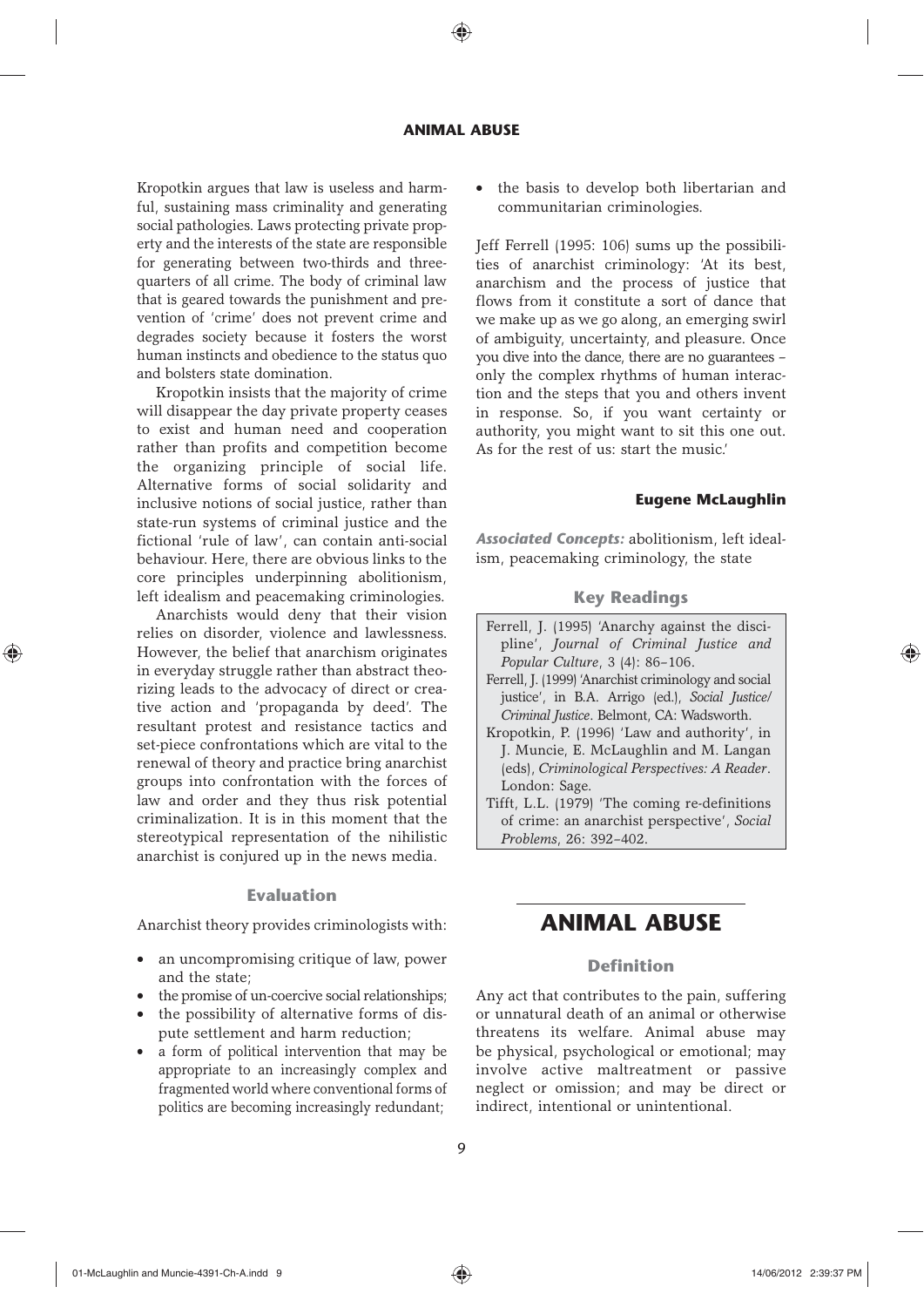### **Distinctive Features**

Species-specific indicators indicate the impact on the psychological and physical welfare of animals. Specific health, physiological, ethological and production indicators (when the animals are incorporated in production processes, e.g. animal husbandry) can be determined, from which a violation of animals' welfare can be assessed. Reduced life expectancy, impaired growth, impaired reproduction, body damage, disease, immuno-suppression, adrenal activity, behaviour anomalies and selfnarcotization are indicators of poor welfare. Welfare thus depends not solely on an animal's subjective experiences. Although poor welfare and suffering often occur together, suffering is no prerequisite for poor welfare. When an act or omission entails negative effects on an animal's welfare – to be assessed using these speciesspecific indicators – it can be classified as animal abuse. But scientific uncertainty about many aspects of animals' mental state or emotional life requires the use of a precautionary principle: an act should be regarded as animal abuse if we are unsure if it has a detrimental effect on the welfare of an animal. Following the descriptions of 'battered child syndrome' and 'battered woman syndrome', attempts should also be made to identify the clinical signs and pathology of physical abuse of companion animals, as specified in 'battered pet syndrome'.

### **Evaluation**

The apparent importance of animal abuse has recently been highlighted through its complex relationship with child abuse and domestic violence (Lockwood and Ascione, 1998). One line of research has examined the supposed links between animal abuse and other expressions of family violence, for example, child abuse and woman abuse. It has been found that several forms of violence often co-exist with different categories of victim. The presence of animal abuse might indicate that other family members are also potential victims; acknowledging this connection can help in the prevention of human interpersonal violence. Other research has examined the correlation

between animal abuse committed by children and the development of aggressive or violent behaviour at later stages in life. Here, it has been found that children abusing animals are more likely subsequently to exhibit aggressive and violent tendencies towards humans. Animal abuse in childhood is thus seen to signify a need for interventions by a variety of social and human service agencies.

The importance of detecting and preventing animal abuse has tended to become a justifiable and legitimate field of research, action and intervention, precisely because of its connection with expressions of human interpersonal violence. However, this is an anthropocentric or speciesist approach to animal abuse. Several philosophers have established the moral significance of animals in their own right. Because animals are sentient living beings, with interests and desires, and are 'subjects-ofa-life', they are taken into the circle of moral consideration (Regan and Singer, 1989). Speciesism thus stands for a prejudice or biased attitude favouring the interests of the members of one's own species against those of members of other species. As with other systems of discrimination like racism and sexism, speciesism rests on the domination and subordination of others, here solely based on the fact that animals are not human (Adams and Donovan, 1995). A non-speciesist and more sensitive definition of animal abuse focuses on the interests of animals and the consequences of animal abuse for their welfare (Beirne, 1995; Cazaux, 1999). It rests not on an exhaustive enumeration of possibly abusive acts or omissions (e.g., burning, poisoning, assault, neglect, etc.) but on the effects of practices on animals' physical and psychological welfare.

Henceforth, this definition of animal abuse invalidates the distinction between animal cruelty and animal abuse. The effects of abuse on animals' welfare are independent of offenders' sadistic, malicious or benign propensities. Nor should the definition of animal abuse include the anthropocentric phraseology 'unnecessary suffering' – often inscribed in animal welfare laws – since this lends legitimacy to animal suffering that is deemed necessary for economic, political or scientific reasons. For example, from

♠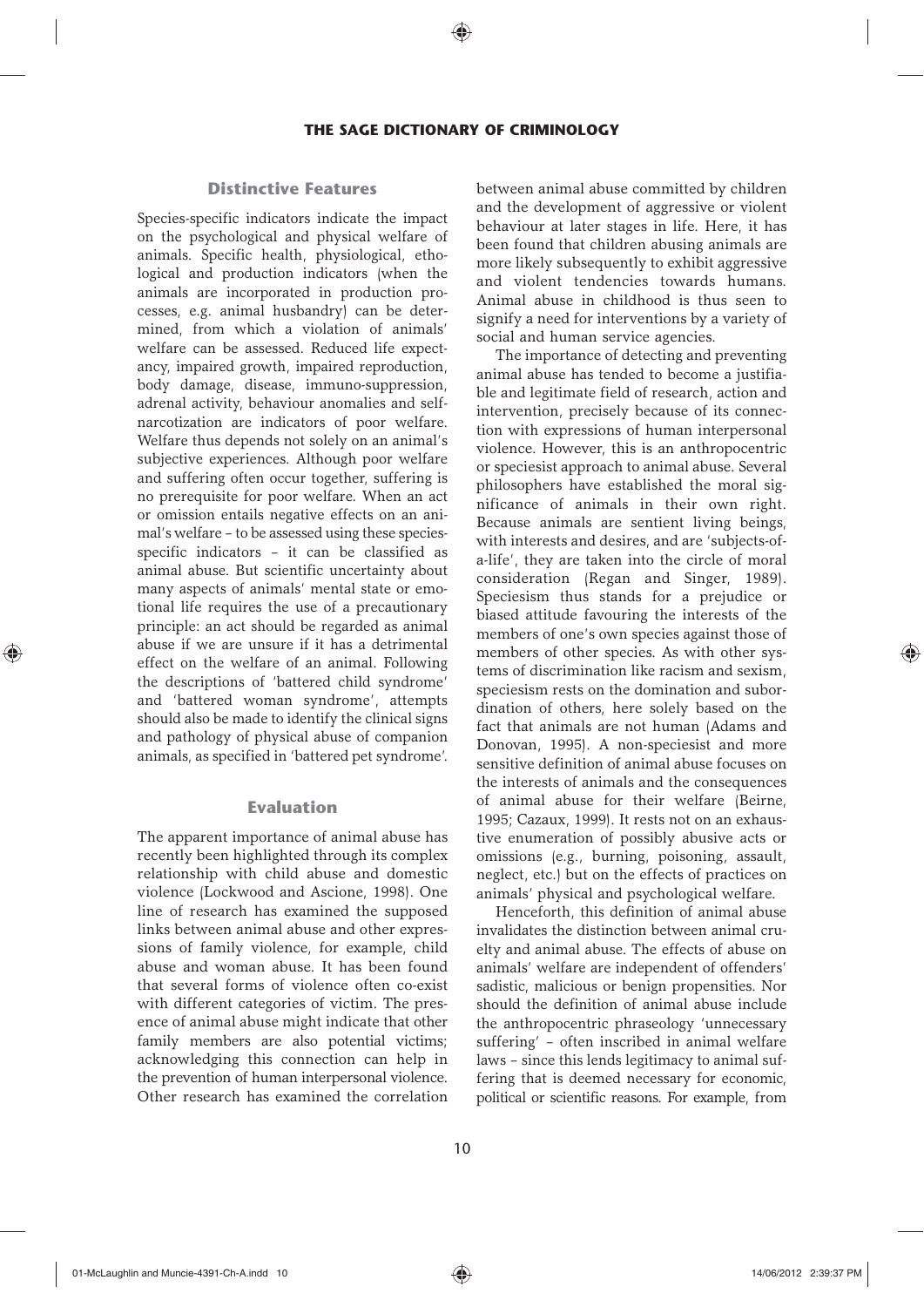a non-speciesist viewpoint, bestiality is not an offence of decadence or sexual indecency but, because of its similarity to the sexual assault of women and children, it should be called 'an interspecies sexual assault' (Beirne, 1997).

Animal abuse refers not only to individual cases of socially unacceptable practices, such as the abuse of companion animals, but also to several institutionalized systems founded on the exploitation and subordination of animals which are by many viewed as socially acceptable. These include the abuse of animals in agriculture, hunting, fishing, trapping, entertainment and sports, and in experimental research.

What is classified as animal abuse is thus independent of human intention or ignorance, socially sanctioned or socially rejected norms, and labels of necessary or unnecessary suffering. It is also independent of whether the animal victim is categorized as a companion animal, a wild animal, livestock, or an experimental animal, and covers both single and repeated or institutionalized incidents of animal abuse.

### **Geertrui Cazaux and Piers Beirne**

*Associated Concepts:* family crime, green criminology, hidden crime, violence

⊕

### **Key Readings**

- Adams, C.J. and Donovan, J. (eds) (1995) *Animals and Women.* London: Duke University Press.
- Beirne, P. (1995) 'The use and abuse of animals in criminology: a brief history and current review', *Social Justice,* 22 (1): 5–31.
- Beirne, P. (1997) 'Rethinking bestiality: towards a concept of interspecies sexual assault', *Theoretical Criminology,* 1 (3): 317–40.
- Cazaux, G. (1999) 'Beauty and the Beast: animal abuse from a non-speciesist criminological perspective', *Crime, Law & Social Change,* 31 (2): 105–25.
- Lockwood, R. and Ascione, F.R. (eds) (1998) *Cruelty to Animals and Interpersonal Violence.*  West Lafayette, IN: Purdue University Press.
- Regan, T. and Singer, P. (eds) (1989) *Animal Rights and Human Obligations.* London: Prentice-Hall.

### **ANOMIE**

### **Definition**

A state of ethical normlessness or deregulation, pertaining to either an individual or a society. This lack of normative regulation leaves individuals without adequate ethical guidance as to their conduct and undercuts social integration.

### **Distinctive Features**

Anomie is one of the foundational concepts of modern criminological thought. Its prominence in American theorizing (where it forms the basis of 'strain' theory) is largely due to the interpretation given to anomie in the work of Robert Merton. His 1938 article 'Social Structure and Anomie' has proven to be one of the most influential articles in the history of sociology. Whilst Merton's theory is now seen as reductionist and somewhat mechanistic in the view it offers of human agency, fertile ground can still be found in Durkheim's original late nineteenth-century formulation of anomie. This is largely due to the scope of his questioning. Along with some fellow Europeans (i.e., Marx, Nietzsche and Weber), Durkheim was concerned with grappling with the new problems of modernity and sought to identify the key features underlying social change. With modernity human desires and passions seemed freer and the pace of change was dramatic: how then was 'social solidarity' or social cohesion possible? Durkheim did not pose the question so much in terms of 'What are the forces driving us apart?', rather he asked: 'What is it that keeps us together? How is society itself possible? What are the roles and "functions" of humans and social institutions? And how are we to learn about it in order that we may adapt to change?'

Durkheim locates the driving force of modernity in the twin factors of the division of labour and the freeing of desire. Society is to be conceived as a 'moral milieu' which positions and constitutes the individual. Individuals experience social reality through their differential positioning in the social division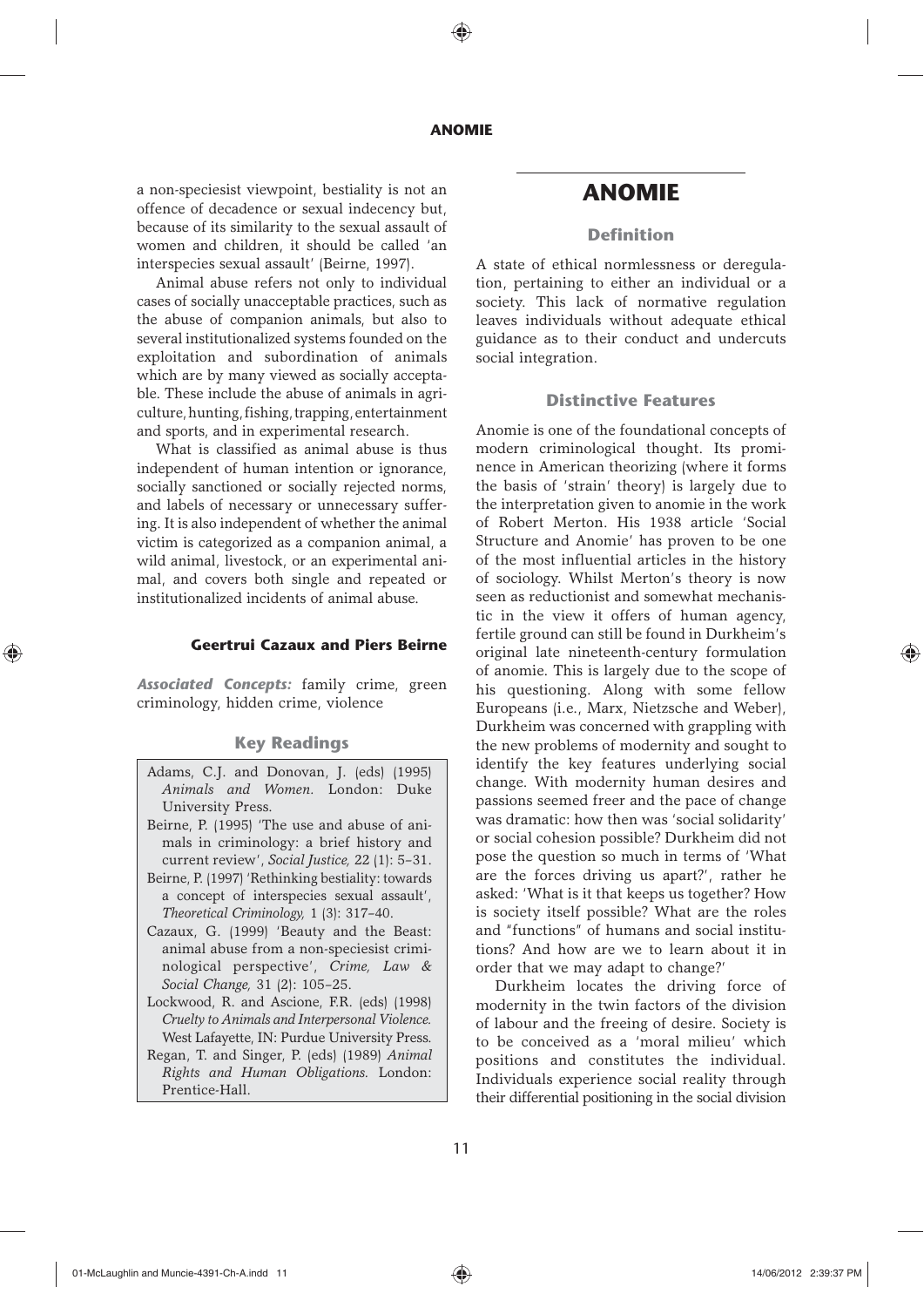of labour. Humans are motivated by the pursuit of pleasure and the satisfaction of desire and they attain happiness when their possibilities for satisfying desire are not at odds with the social realities of the division of labour. But what happens when the cultural regulation of desire breaks down and desire is released as a mobile, infinite capacity transcending the limitations on satisfaction inherent in any division of labour?

In his doctoral thesis, first published in 1893, Durkheim argued that the consequences of anomie, or the failure of moral regulation, were clear in

the continually recurring conflicts and disorders of every kind, of which the economic world offers so sorry a spectacle. For, since nothing restrains the forces present from reacting together, or prescribes limits to them that they are obliged to respect, they tend to grow beyond all bounds, each clashing with the other, each warding off and weakening the other … Men's passions are stayed only by a moral presence they respect. If all authority of this kind is lacking, it is the law of the strongest that rules, and a state of warfare, either latent or acute, is necessarily endemic. (Durkheim, 1984: xxxii–xxxiii)

Durkheim thus explicitly reverses Hobbes's picture of 'the war of all against all' inherent in the state of nature. Whereas for Hobbes this was the purely natural or pre-social state, which humans overcome by creating a powerful sovereign to lay down definitions of meaning (laws) and enforce obedience, Durkheim places this state of social war and crime as a product of society, a result of the breakdown of moral regulation. Modernity is characterized by increasing individualism, by an autonomy of thought and action, but this autonomy is dependent upon greater interdependency in the division of labour and increased complexity within the collective consciousness: 'liberty itself is the product of regulation'. The task for 'advanced societies' was to achieve a balance between the functions of the division of labour, law and culture, 'the conditions that dominate social evolution'. With the old certainties disappearing, the individual finds him- or herself without a secure footing in reality, and anomie threatens. In times of

economic crisis, either dramatic increases in prosperity or disasters, anomie may become the normal state of being: 'greed is aroused without knowing where to find its ultimate foothold. Nothing can calm it, since its goal is far beyond all it can attain. Reality seems valueless by comparison with the dreams of fevered imaginations; reality is therefore abandoned, but so too is possibility when it in turn becomes reality: A thirst for novelties, unfamiliar pleasures, nameless sensations, all of which lose their savour once known' (Durkheim, 1984: 254).

So what was the solution to this state of anomie? While Durkheim personally argued that the solution to the normative deregulation causing anomie could not be the imposition of normative restructuring through violence and the manipulation of cultural symbols – the solution that both fascism and state Stalinism were later to offer – he bequeathed few theoretical tools for integrating studies of culture, class and perceptions of social 'reality'. The understanding of anomie which was to be developed within criminology was constrained by its centrality to the middle range theorizing of Robert Merton (1938).

Writing shortly after the social democratic compromise of the 'new deal', Merton identified the key cultural message of modernist American culture as the 'success' goal, in particular 'money-success'. A 'strain to anomie' resulted from a disjuncture between cultural goals and legitimate means of achievement. Specifically, the new technologies of advertising put forward a cultural goal of economic affluence and social ascent, but individuals, differentially positioned in the social structure, understood that the institutionally available means may or may not enable personal success. Whilst the majority of Americans may 'conform' others might 'innovate' – by accepting the cultural goal but rejecting the institutionally available means. Particularly for those located in the lower reaches of the social structure, crime could therefore be a reaching for the American dream, albeit sought through illegitimate channels. Merton's theory was further developed

01-McLaughlin and Muncie-4391-Ch-A.indd 12  $\bigoplus$  14/06/2012 2:39:37 PM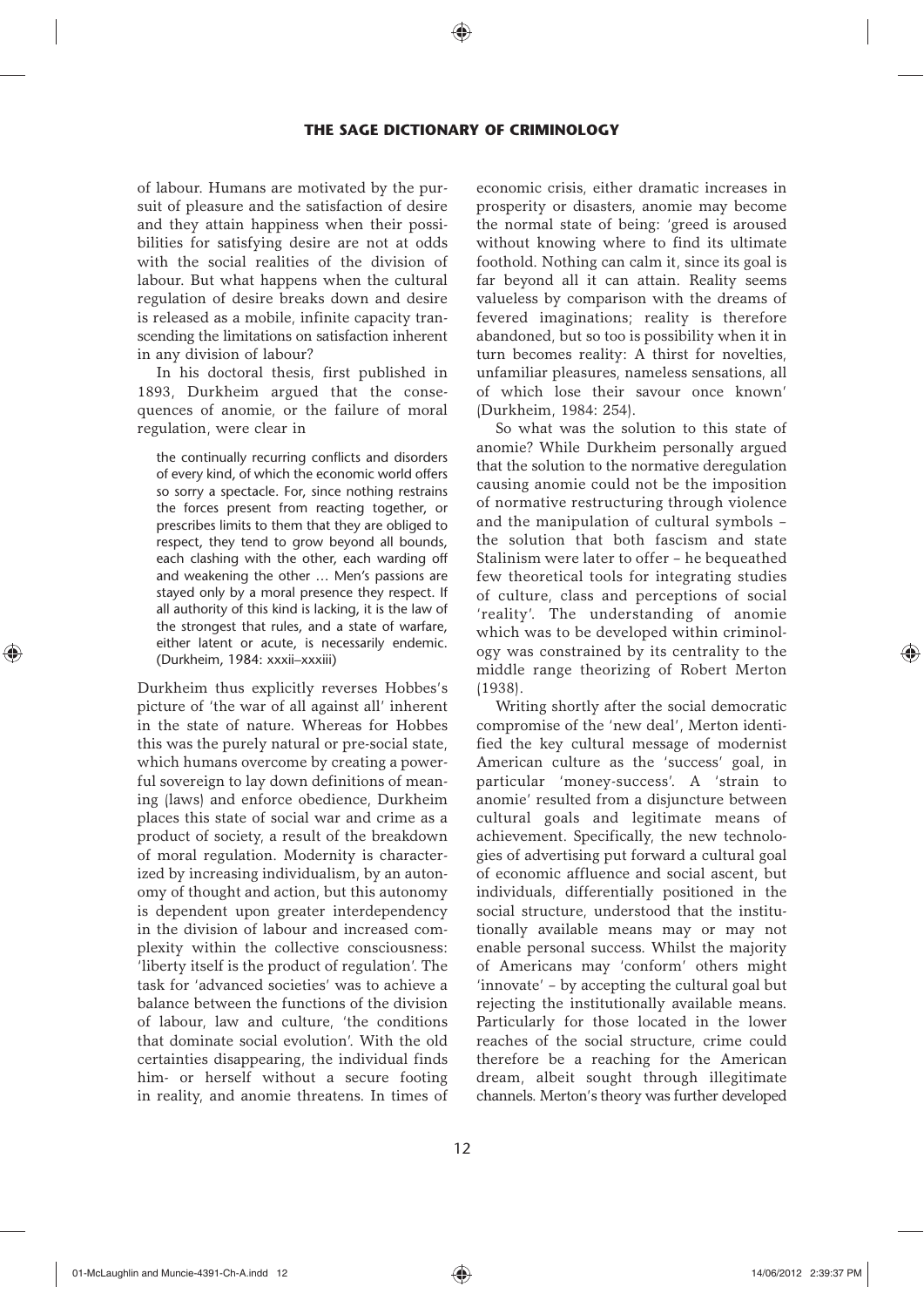### **ANOMIE**

with the 'differential opportunity' theorizing of Cloward and Ohlin (1960), and anomie has proved a fertile, if somewhat elusive, concept to build upon, recently informing Agnew's (1992) 'positive' strain theory.

### **Evaluation**

Merton's theory struck a deep chord with many. It seemed to offer a way of constraining crime by improving the legitimate life chances of those who otherwise may make the choice to innovate deviantly. However, the positivist tendencies of American sociology meant that any concept that was difficult to operationalize into survey questions or mathematically inscribable data remained elusive rather than accepted and always open to the charge of weak sociology.

Anomie is thus a highly suggestive concept, but one that is difficult to operationalize. What are we to make of this? Perhaps the intellectual history of anomie reflects the impossibility of achieving a 'transparent' sociology, capturing the true 'experience' of the subject. Durkheimian sociology had a normative element; it was for modern society to arrive at a state of scientific self-consciousness. This would aid the creation of moral individualism in that mankind would attain an objective knowledge of how things stood, of the functional interdependency of all upon all. But this dream of happiness as attunement to our shared knowledge of the state of reality has been undercut by the relentless division of labour, by 'reality' in 'late-modern' 'Western' societies being characterized by oscillation, plurality and perspectivism, rather than stability. The technological intensification of cultural reproduction – via the advent of generalized communication, the mass media, the Internet – gives us a sea of information, rendering 'our' experience communicable to a translocal set of 'fellow-feelers' while appearing inconsistent and superficial to our 'others'. Few would see the function of modern 'art' as to offer representations of the 'absolute' or gateways into the eternal truths of the human condition; rather it is designed to 'shock' or draw the observer into the experience of ambiguity and ambivalence. Within criminology, understanding anomie offered the hope that

criminological theorists could demonstrate particular policy recommendations, namely that crime could be averted by reconciling the means available to agents through the goals offered by culture. If agents could be assured that they could achieve the cultural goals through legitimate or 'normal' means (education, employment, etc.), then the strain to deviance would lessen. But in the globalized capitalism of the late-modern condition, at least within Western societies, multiple goals and fractured and overlapping identities appear the norm. The very concept of deviance loses its grip. Moreover, the range of candidates available as cultural goals, not just consumerism but the enhancement of power or the creation of personal identity as a life choice, renders the technological fix of adjusting 'means to ends' a mirage. The concept of anomie may take on the role of an existential prop – never quite fitting within any criminological theory, but always hinting at something of fundamental importance in the human condition.

#### **Wayne Morrison**

*Associated Concepts:* differential association, functionalism, relative deprivation, social control theory, strain theory, subculture

#### **Key Readings**

- Agnew, R. (1992) 'Foundation for a general strain theory of crime and delinquency', *Criminology,* 30 (1): 47–87.
- Cloward, R. and Ohlin, L. (1960) *Delinquency and Opportunity.* New York: The Free Press.
- Downes, D. and Rock, P. (1998) 'Anomie', in *Understanding Deviance: A Guide to the Sociology of Crime and Rule Breaking,* 3rd edn. Oxford: Oxford University Press.
- Durkheim, E. (1970) *Suicide* (trans. S.A. Solovay and J.H. Mueller, ed. G.E.G. Catlin). New York: The Free Press.
- Durkheim, E. (1984) *The Division of Labour in Society* (trans. W.D. Halls). Basingstoke: Macmillan.
- Merton, R.K. (1938) 'Social structure and anomie', *American Sociological Review,* 3: 672–82.

◈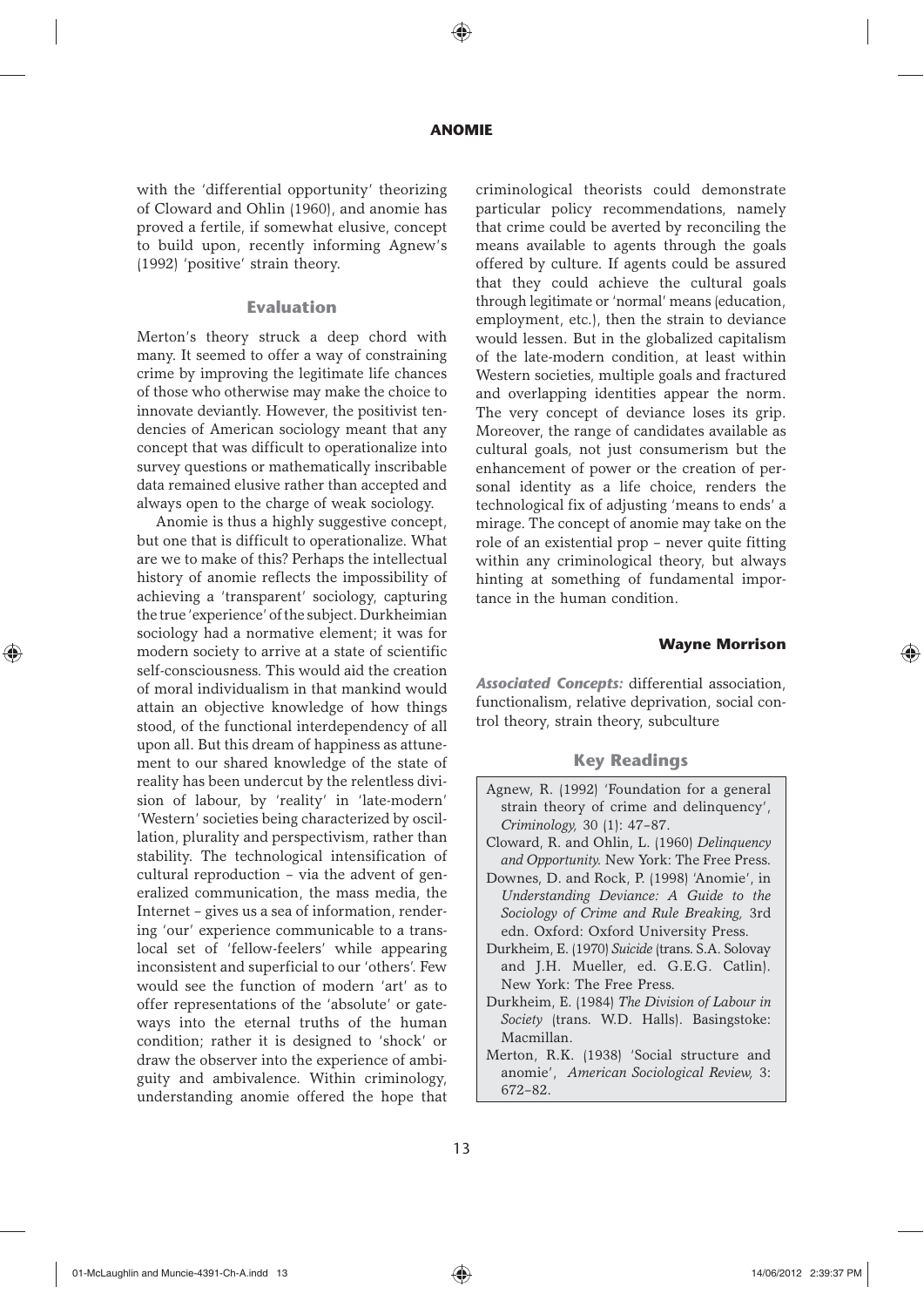## **ANTI-SOCIAL BEHAVIOUR**

### **Definition**

The concept of anti-social behaviour (ASB) is usually invoked to refer to such issues as youths hanging about causing trouble, noise, vandalism, abandoned vehicles, litter, graffiti and drunkenness. But definitions of ASB are highly contested and, in the eyes of many, legally quite imprecise. Its definition in Britain has been intentionally left very wide, involving, according to the Home Office, 'acting in a manner that caused or was likely to cause harassment, alarm or distress to one or more persons not of the same household (as the defendant)'.

### **Distinctive Features**

The concept of ASB has seen a rapid rise to prominence since the 1990s, particularly in Britain. It is even said to be the 'number one concern' of the British people and tackling it was given a central place in the 2004–08 Home Office Strategic Plan. Some commentators (Tonry, 2004) argue that New Labour virtually 'invented' the concept and as a result ASB is seen as being inextricably bound up with New Labour's politics of crime and disorder and the strategies of governance emerging therefrom. However, while it is true that few people were talking about ASB before the mid-1990s, the concept also has an important historical pedigree that we should not overlook.

◈

Its recent history can be traced back to Wilson and Kelling's highly influential (1982) 'broken windows' article, where the concept of 'incivilities' was originally employed to describe a range of offensive and disorderly behaviours and conflicting relationships in fractured and deprived communities in the USA. Often implicit in this analysis was an association between such degraded behaviours and an 'underclass' way of life. Wilson and Kelling's thesis was also the stated basis for the NYPD's high profile 'zero tolerance' crackdown on 'quality of life' offences.

These understandings of the problem in 'high crime/sink estate' areas corresponded closely to the developing urban management

and community crime prevention agendas in the UK. The residualization of social housing typically made problems even more acute. Crime and harassment compounded difficulties with housing management. Conservative proposals for 'probationary' or introductory tenancies culminated in new enforcement powers in the 1996 Housing Act (Flint, 2002) whilst a 1995 Labour policy document, *A Quiet Life: Tough Action on Criminal Neighbours*, expanded the notion of ASB, placing it firmly at the centre of the Party's approach to communityoriented crime and disorder management. This housing management focus has remained a key aspect of ASB – media horror stories about 'neighbours from hell' are not uncommon.

More often than not, however, ASB is seen as related to the activities of young people. Youth, therefore, represents a second, and increasingly prominent, strand in the contemporary discourse of ASB (Squires and Stephen, 2005). This was especially well reflected in *Misspent Youth*, the 1996 Report of the Audit Commission, itself promptly followed by New Labour's White Paper *No More Excuses*, which declared its intention to 'break the links between anti-social behaviour and crime'. Anti-social behaviour, therefore, understood as a kind of pre-delinquent nuisance, was central to the ensuing new youth justice strategy which prioritized early interventions that were designed to 'nip crime in the bud'.

### **Evaluation**

Viewing ASB as a form of pre-delinquency connects us to its much older conception which has now been largely sidelined in favour of the enforcement-based approach of the present day. This perspective, developed in the USA in the late 1940s, focused upon the identification of behavioural and personality disorders in childhood, centred around a broadly conceived 'anti-social personality disorder' that was used to predict future delinquency. This conception of a psychosocial pathology requiring welfare and treatment interventions no longer commands mainstream attention today even though there is strong evidence of the prevalence of behavioural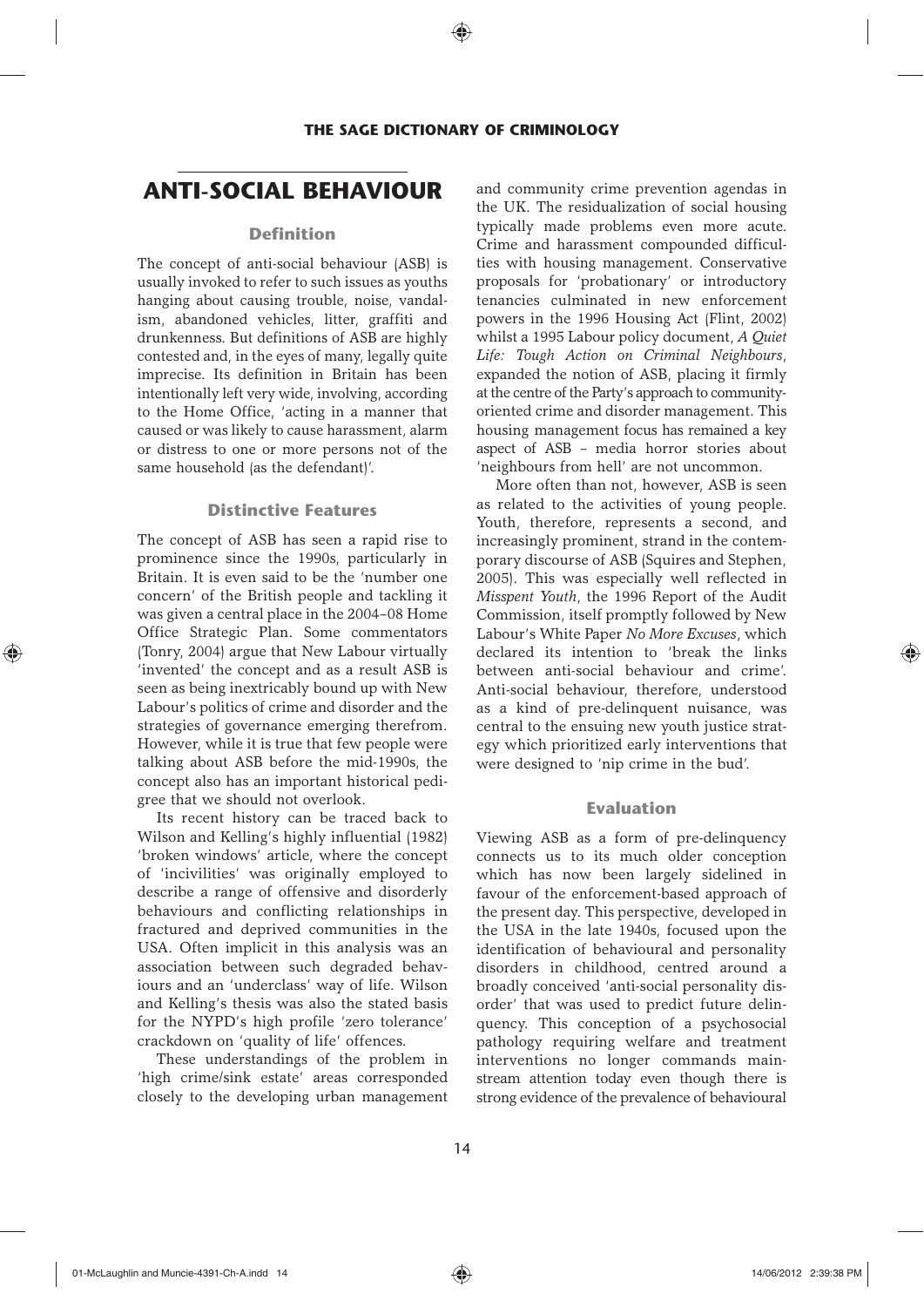### **ANTI-SOCIAL BEHAVIOUR**

and personality disorders amongst young offender groups. Treatment-based approaches for delinquency fell foul of complaints about 'net-widening' although precisely the same complaint could be made of anti-social behaviour enforcement actions today. Rather than severing them, early interventions make connections between ASB and later criminality. Intervening early to 'nip crime in the bud' intensifies the processes of scrutiny and surveillance to which young people are subjected. To use a fishing analogy, wider nets with thinner mesh mean catching more. Newer proposals envisage allowing a wider range of persons (including parish councils and community panels) to initiate (or nominate young people for) ASBO (Anti-Social Behaviour Order) proceedings. Therefore, to develop the analogy, there will also be more people fishing.

That this was precisely the intention behind the government's ASB strategy in England and Wales may be gleaned from comments in a Home Office report on ASBOs. The early 1990s witnessed a rising tide of complaints about the policing of youth-related crime and disorder. Official strategies favouring diversion were increasingly discredited as a misguided liberal tolerance that was preventing the police from responding forcefully and effectively. The view then developed that an 'enforcement deficit' had emerged, with young people apparently able to flout the law with impunity and engage in acts of anti-social behaviour 'in the full knowledge that there were few criminal sanctions that could touch them'. This situation often caused great frustration: 'anti-social behaviour is often used as a synonym for problems with young people' (Campbell, 2002). In the first 30 months following the 1998 Crime and Disorder Act, three-quarters of the ASBOs in England and Wales were issued for people under 21 years of age.

Although it was originally envisaged that each year up to 5000 ASBOs would be handed out, even after five years the overall total had not reached 2500. Nevertheless the government appeared to be convinced of the merits of this 'quicker and easier' approach to ASB enforcement. In 2003 it published a White Paper, *Respect and Responsibility: Taking a stand* 

*against ASB,* reiterating its contractual model of inclusion and social responsibility. This was followed, later in the year, by the Anti-Social Behaviour Act which established a new, Home Office-led *Together* campaign to develop a national ASB action plan. The use of Acceptable Behaviour Contracts and ASBOs was to be promoted while new powers, such as Closure Notices (for premises used in drug-dealing) and Curfews and Dispersal Orders (to disperse congregations of young people causing fear and alarm in residential areas), were also introduced. As in the case of ASBOs, the promise of quicker and easier enforcement undoubtedly has some appeal to police and complainants alike but misgivings have been voiced about the increasingly discretionary enforcement that may result. For example, the police have always 'moved on' young people causing a nuisance and Dispersal Orders may chiefly represent the formalization and realignment of the law around existing police practices. The government, by contrast, concerned that some Crime and Disorder Reduction Partnerships were not taking the threat of ASB seriously enough, also announced that it would be looking for improvements in performance by despatching 'ASBO ambassadors' from areas considered to be working well to those judged to be underperforming.

Yet ASB has another history, one that is often overlooked in the ever-decreasing circles of contemporary problem analysis, opinion polling and impact evaluation that have become so central a feature of modern governance. At the end of World War II, Hermann Mannheim (1946) discussed ASB, seeing it as a series of harms perpetrated against the community and contrary to the spirit and purposes of social reconstruction. He specifically referred to 'profiteering' and the non-payment of taxes, not simply the breach of criminal laws. In due course, mainstream criminology rather declined this more radical and expansive agenda but now seems more willing to pick up the issue. Compared with today's conception of ASB, however, Mannheim's perspective raises two key issues. First, during times of rapid social change (post-war Britain and today's late modernity) it may be necessary to

01-McLaughlin and Muncie-4391-Ch-A.indd 15  $\bigoplus$  14/06/2012 2:39:38 PM

◈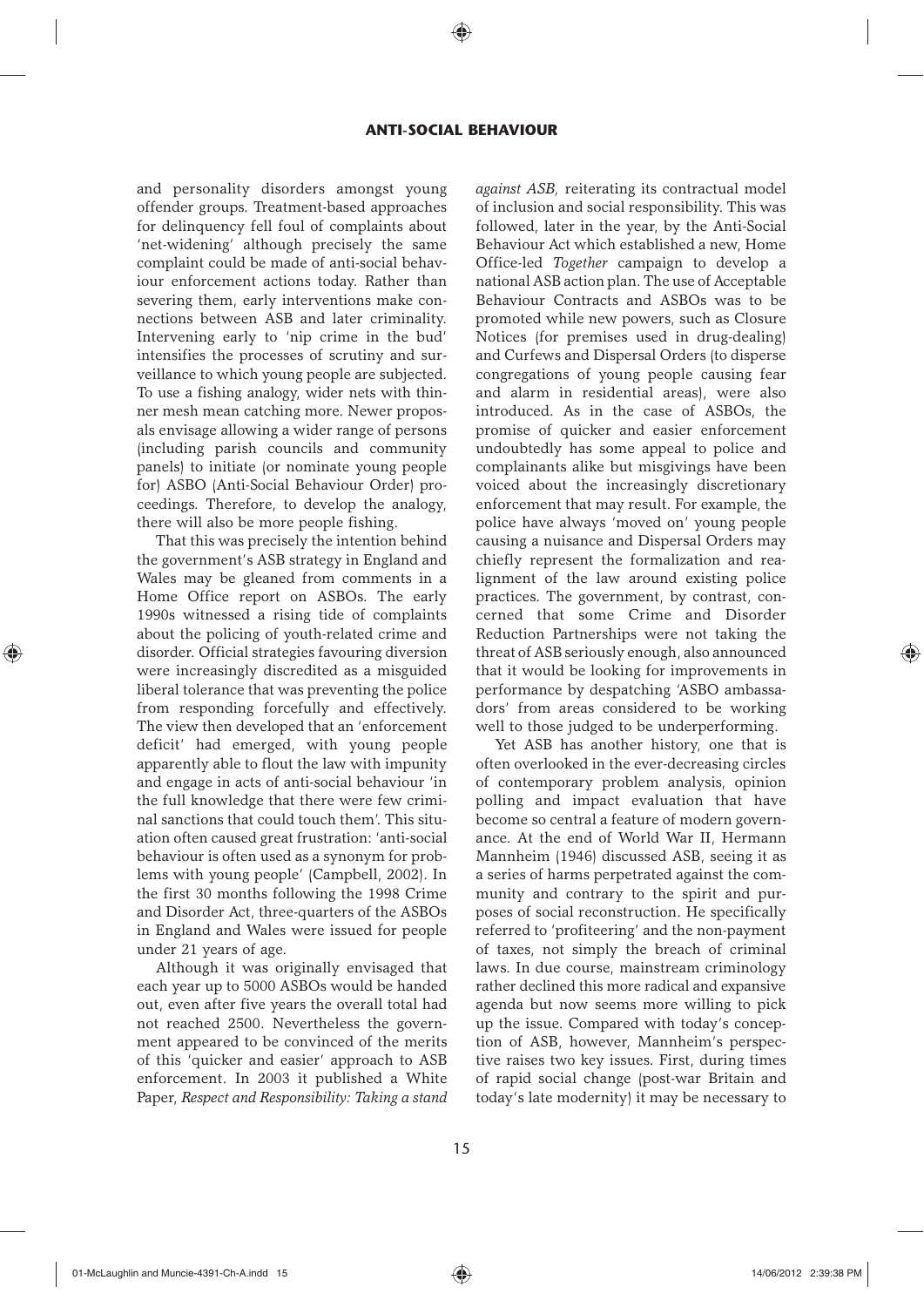### **THE SAGE DICTIONARY OF CRIMINOLOGY**

assert the values of community and social inclusion more forcefully. However, second, anti-social behaviour is not solely the preserve of the poorest or the young.

### **Peter Squires**

*Associated Concepts:* 'broken windows', communitarianism, community policing, community safety, deviance, juvenile justice, net widening, social capital, zero tolerance

### **Key Readings**

- Campbell, S. (2002) *A Review of Anti-Social Behaviour Orders,* Home Office Research Study 236. London: Home Office.
- Flint, J. (2002) 'Social housing agencies and the governance of anti-social behaviour', *Housing Studies,* 17 (4): 619–37.
- Mannheim, H. (1946) *Criminal Justice and Social Reconstruction.* London: Routledge & Kegan Paul.
- Squires, P. and Stephen, D. (2005) *Rougher Justice: Young People and Anti-Social Behaviour.* Cullompton: Willan.

◈

- Tonry, M. (2004) *Punishment and Politics: Evidence and Emulation in the Making of English Crime Control Policy.* Cullompton: Willan.
- Wilson, J. and Kelling, F. (1982) 'Broken windows – the police and neighbourhood safety', *Atlantic Monthly,* 249 (3): 29–38.

# **APPRECIATIVE CRIMINOLOGY**

### **Definition**

An approach that seeks to understand and appreciate the social world from the point of view of the individual, or category of individual, with particular reference to crime and deviance.

### **Distinctive Features**

The designation 'appreciative criminology' owes much to use of the term 'appreciative

studies' by Matza (1969) to refer to specific studies of deviant subcultures such as those of the hobo, the juvenile gang, the drug-taker. Such studies are characterized by observing, sometimes by participation, the social world of deviants with a view to producing an appreciative account of the deviant's own story in his or her own terms. Theoretically, appreciative criminology is influenced by the interactionist perspective which developed in social psychology and sociology in the 1930s and which received further impetus in the 1960s and 1970s, for example in connection with new deviancy theory. Interactionism offers an alternative to positivist ways of thinking about crime and criminality. Amongst other things, positivism started from assumptions such as: there are categories of individuals who are criminal and who have characteristics which clearly distinguish them from non-criminals; the explanations for criminality lie in individual pathologies; such pathologies are the causes and determinants of criminality. Instead, interactionism offers a framework which emphasizes human choice and free will rather than determinism; a view of crime and deviance as something which is generated in interactions rather than as a characteristic of individual backgrounds; and an assumption that social action and the social world are flexible, changing and dynamic rather than fixed, objective and external. Above all, appreciative studies took from interactionism the notion that there can be variability of meanings in social contexts and in society in general, rather than consensus. The aim of appreciative studies was, and is, to describe, understand and appreciate the social meanings and interpretations which categories of individuals attribute to events, contexts and others' actions. Such studies are epitomized in the title of Howard Parker's (1974) book *View from the Boys,* a study of male juvenile gangs in Liverpool based on the perspectives of the gang members themselves.

Methodologically, appreciative studies have been influenced by the ethnographic tradition in social research. Ethnography, which liberally means description ('graphy') of cultures ('ethno'), has its roots in social anthropology

01-McLaughlin and Muncie-4391-Ch-A.indd 16  $\overline{\bigoplus}$  14/06/2012 2:39:38 PM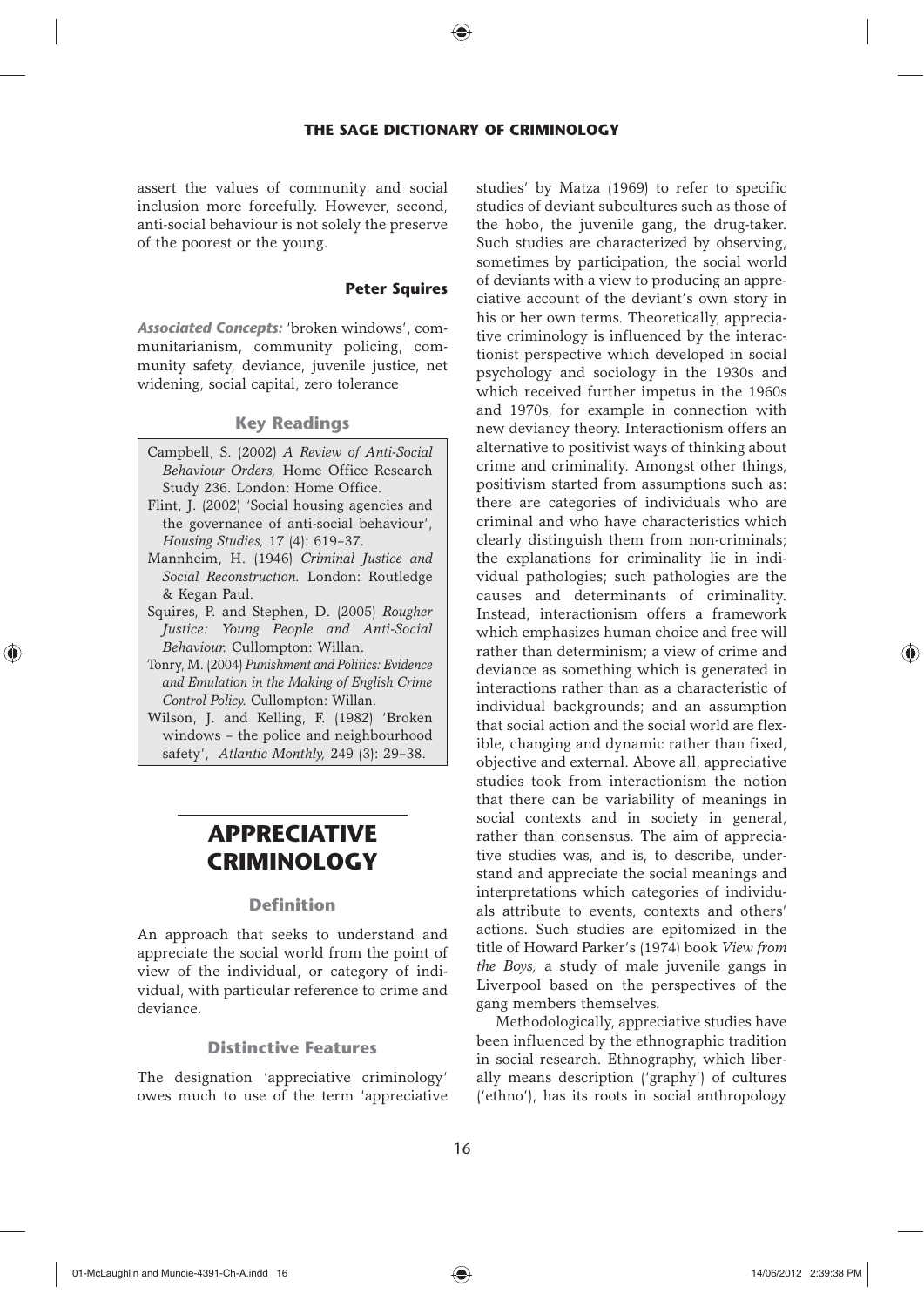### **APPRECIATIVE CRIMINOLOGY**

and the study of pre-industrial societies. Subsequently it has been adapted to the examination of subcultures in complex society. Ethnography has a number of methodological commitments which make it especially appropriate to appreciative studies of deviant subcultures using an interactionist framework. First, there is a commitment to studying the social world from the point of view of the individuals being studied. Second, it is assumed that there can be a multiplicity of perspectives rather than just one, and also that each is equally valid for the people who hold them. Third, social perspectives (and the social meanings, definitions, labels and stereotypes which comprise them) cannot be separated from social interactions. Therefore, particular attention should be paid to the ways in which people interact in specific social contexts. Fourth, there is a belief that such observation should be naturalistic; that is, individuals should be studied behaving as they would normally and naturally do so. It is for this reason that ethnographers often rely on participant observation although that is not the only form of data collection used.

The Chicago School of Sociology of the 1920s and 1930s was a source of classic appreciative studies. Researchers adapted some of the techniques of social anthropologists to study the subcultures of crime within their city (in addition to using a statistical analysis of crime rates to map zones of the city). They produced books with titles such as *The Jack Roller* (Shaw, 1930), *The Hobo*  (Anderson, 1923) and *The Gang* (Thrasher, 1927). There was particular emphasis on the transitional zone of the city with indicators of social disorganization such as a high turnover of population, poor housing and a high incidence of crime.

Appreciative studies captured the culture of crime in this zone and also the mechanisms by which this culture was transmitted. In doing so, the Chicago sociologists emphasized the distinctiveness of the deviant subcultures and their separation from mainstream society. In the 1960s and 1970s there was a resurgence of ethnographic studies, linked to an interactionist framework, but with a

particular slant towards the process of labelling. For example, Howard Becker's (1963) study of marijuana smokers was influential in generating a greater concern with the ways deviant and non-deviant worlds meet and interact rather than with their separation. This was part of the emergence of labelling theory as a radical response to the predominance of positivist conventional criminology. Becker was not interested in asking questions about the causes of smoking marijuana; instead he focused on the question of how and why marijuana users come to be defined and labelled as deviant. This involved looking at interactions between the would-be deviant and the agencies of social control.

### **Evaluation**

The critiques that can be levelled at appreciative criminology are those which, in terms of theory, can be levelled at interactionism, and which, in terms of methodology, can be directed at ethnography. For example, explanations of crime and deviance that are grounded in interactions in small-scale contexts run the risk of neglecting wider social structural dimensions of power, inequality and oppression (although for some a synthesis based on theorizing at different levels is feasible). Methodologically, ethnographic studies endure the criticisms that they lack generalizability to wider contexts and – being reliant on the deviants themselves for data – are not scientific or objective. There is also the possibility that taking an appreciative stance is synonymous with glorifying the criminal. This does not find sympathy with those who emphasize the need to face up to the reality of crime and the consequences of it for victims.

Such criticisms apart, appreciative studies have provided a rich vein within criminology and have also described and explained criminal and deviant subcultures which would not otherwise have been made visible by other theoretical and methodological approaches.

### **Victor Jupp**

01-McLaughlin and Muncie-4391-Ch-A.indd 17  $\overline{\bigoplus}$  14/06/2012 2:39:38 PM

♠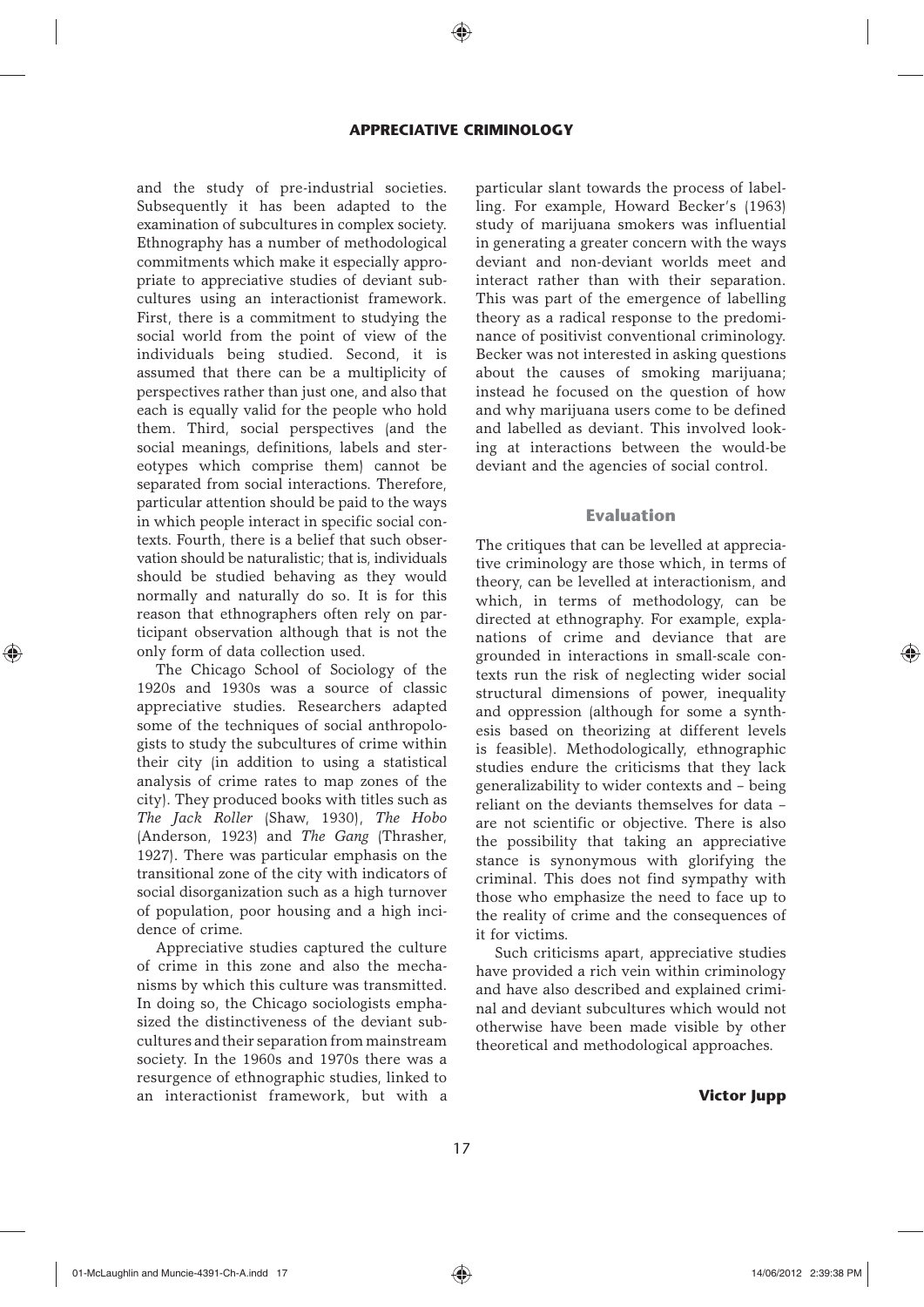### **THE SAGE DICTIONARY OF CRIMINOLOGY**

*Associated Concepts:* Chicago School of Sociology, cultural criminology, ethnography, interactionism, labelling, new deviancy theory, participant observation, subculture

### **Key Readings**

| Andersen, N. (1923) The Hobo: The Sociology  |
|----------------------------------------------|
| of the Homeless Man. Chicago: University     |
| of Chicago Press.                            |
| Becker, H. (1963) Outsiders: Studies in the  |
| Sociology of Deviance. New York: The Free    |
| Press.                                       |
| Matza, D. (1969) Becoming Deviant. Engle-    |
| wood Cliffs, NJ: Prentice-Hall.              |
| Parker, H. (1974) View from the Boys. Newton |
| Abbot: David and Charles.                    |
| Shaw, C.R. (1930) The Jack Roller. Chicago:  |
| University of Chicago Press.                 |
| Thrasher, P.M. (1927) The Gang. Chicago:     |
| University of Chicago Press.                 |

### **ART CRIME**

### **Definition**

◈

As with the art world, art crime is difficult to define. Comprising numerous illicit activities and grey areas of the law, it involves criminal acts that range from theft (including looting), damage (iconoclasm), deception (fakes, forgeries, fraud, and ransom) and trafficking, to graffiti.

### **Distinctive Features**

Lacking regulation, the art world is fluid and its organizational basis creates the flows that help amplify it into one of immense value. Globally, the cultural economy and heritage are characterized by huge worldwide sales and very large visitor numbers for art displays. In London alone, eight museums now have more than a million visitors annually.

A lack of evidence means that the oftenregurgitated figure that globally art crime is worth billions of pounds should be treated with caution as it is very difficult to substantiate (www.interpol.com). For example, in the

UK, it is extremely hard to verify the actual extent of art theft because it is recorded under the wider categorization of property crime. Large figures serve to highlight the crime, but they also confuse our understanding as they bring together numbers from disparate types of art crime. However, in spite of contentious figures and a lack of empirical evidence, it is clear that day-to-day criminal acts are endemic and involve huge sums. Various types of people participate in art crime, such as insiders, conmen, art connoisseurs, the psychologically challenged, the politically motivated, opportunists, organized criminals, governments, the military and artists. Though the disparate types of art crime pose very different challenges, the threat usually centres on money. The transnational nature of the crime is highlighted by the fact that much stolen art passes through the hands of criminal gangs in countries other than from where the art was stolen. This is significant because criminals are using art and antiques to fund crime internationally.

Encapsulating the challenges faced by modern securitization and policing networks, art crime requires specialization, expertise and resources. These frequently violent crimes are often met by a lack of public police attention. With a few exceptions (such as that of Italy which has a large, wellmanned unit or France and Germany which have services managing national databases), in most countries it is a marginalized area of public policing. For example, in the UK, the Metropolitan Police Service's Art and Antiques Unit, in spite of a history of success, lacks staff and only has jurisdiction over London.

The prevention and detection of art crime have a complex matrix of security providers. As with many spaces in modern society, within the locations where art is displayed or stored, it is often private security technical staff that 'do' this security inside 'security bubbles'. In some large cities (particularly capitals), this security can be 'public' owing to the large amount of state run locations that own and display art. Overall, a range of people will be involved in the securitization and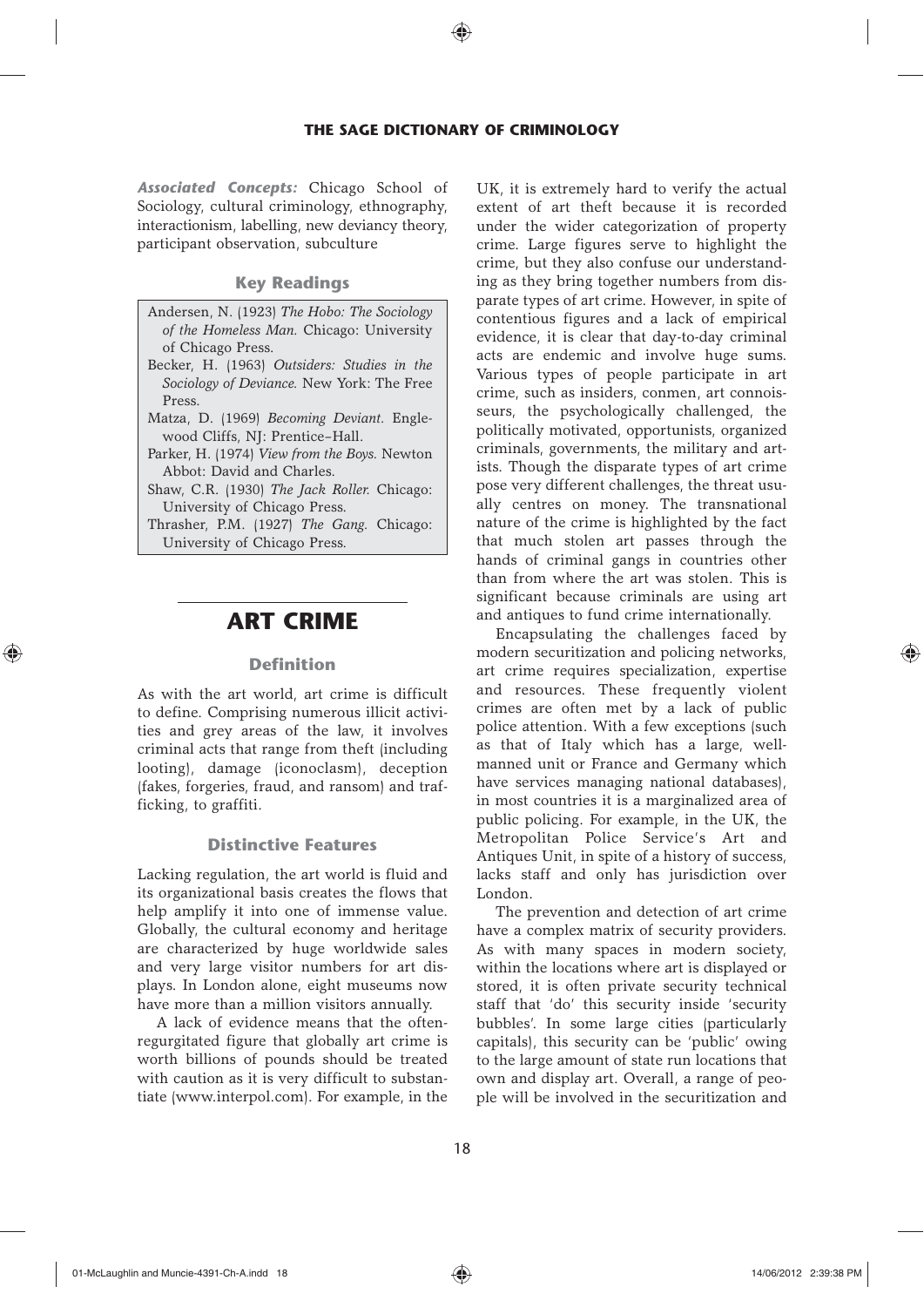policing of art, including onsite security personnel (and other staff), art installers, transportation companies, the owners, government agencies (including ministries of culture and customs), the public police, private detectives, private security companies and consultancies, lawyers, the insurance industry, surveyors and loss adjusters working for insurance companies, databases and Interpol.

### **Evaluation**

While researching art crime in 1994, Conklin found very little social scientific research and relied largely on media sources. A decade later, Mackenzie (2005) found the situation had hardly changed. There is now more available literature, both factual and fictional; however, while there is criminological research this often centres on specific areas. For instance, academics such as Mackenzie, Polk, Bowman, and Lane et al. have focused much of their research on the area of looting and the entrance of stolen objects into the art/antiquity market. Research from the legal perspective provides a valuable source of information, particularly as different legal systems (e.g., in the UK and USA compared to France and Italy) affect policing and security measures owing to differing ownership laws concerning good-faith purchases.

Criminologists have a crucial role both in broadening our general understanding of different art crimes and in undertaking specific policy-based research. But how art crime is understood poses difficult questions. For example, the ownership or provenance of a work of art can be contentious. An artwork might also have an elaborate history that is linked either directly or indirectly with crime; from being originally looted or stolen from another location, involved as a fake or forgery, or the victim of damage, turning up in a drug deal, to being part of a 'reward' that is uncomfortably close to a ransom. The grey area of the art world is exemplified by some looted art and antiquities now being viewed as licit, and also by the ways that pieces are 'authenticated' by the art world (Bowman, 2008). Furthermore, an artwork, such as a graffiti mural, can start life as a crime but then be

protected or sold to general acclaim. To achieve a proper understanding of art crimes, the different types must not be amalgamated together as they pose very different challenges.

The large emphasis on risk management and the prevention of crime by security and policing nodes, particularly insurance companies, shows the preventative measures to be more important than either recovery or the criminal involved. Among these are situational crime prevention (especially the use of technology), environmental design, the use of databases, documenting the objects, and buyers being self-responsible. This highlights the cross-disciplinary nature of research into these crimes, with criminology, law, architecture and geography all being involved. However, in spite of the preventative measures, many locations are still vulnerable to crimes involving fakes, forgeries and criminal damage, and also to different types of theft (such as looting where the technological advances coupled with the economic hardships of some people in the source countries make the crime attractive, even if those committing the original crime are ultimately being exploited: see Bowman 2008).

With the transnationality of many art crimes and securitization and policing having to involve a range of agencies both nationally and internationally, the crucial question is less about who is best suited to undertake the security, and more about how different people (with their range of motivations and interests) can work together to produce the most effective preventative security (as well as investigations and recoveries), and, crucially in neo-liberal terms, one by which they all benefit. The insurance companies are central to the security terrain. Fluidity in the art world creates profits and, in line with Ewald's (1991: 208) view that 'insurance allows enterprise', insurance is the driving force behind institutions taking 'risks' such as putting on blockbuster exhibitions with loans of artworks moving around the world (even after previous thefts during loans) and handling the security of this art. The ownership of huge amounts of art by states also means that governments can be very involved as well. In the UK, while not purchasing insurance, the state follows a similar model both for creating

♠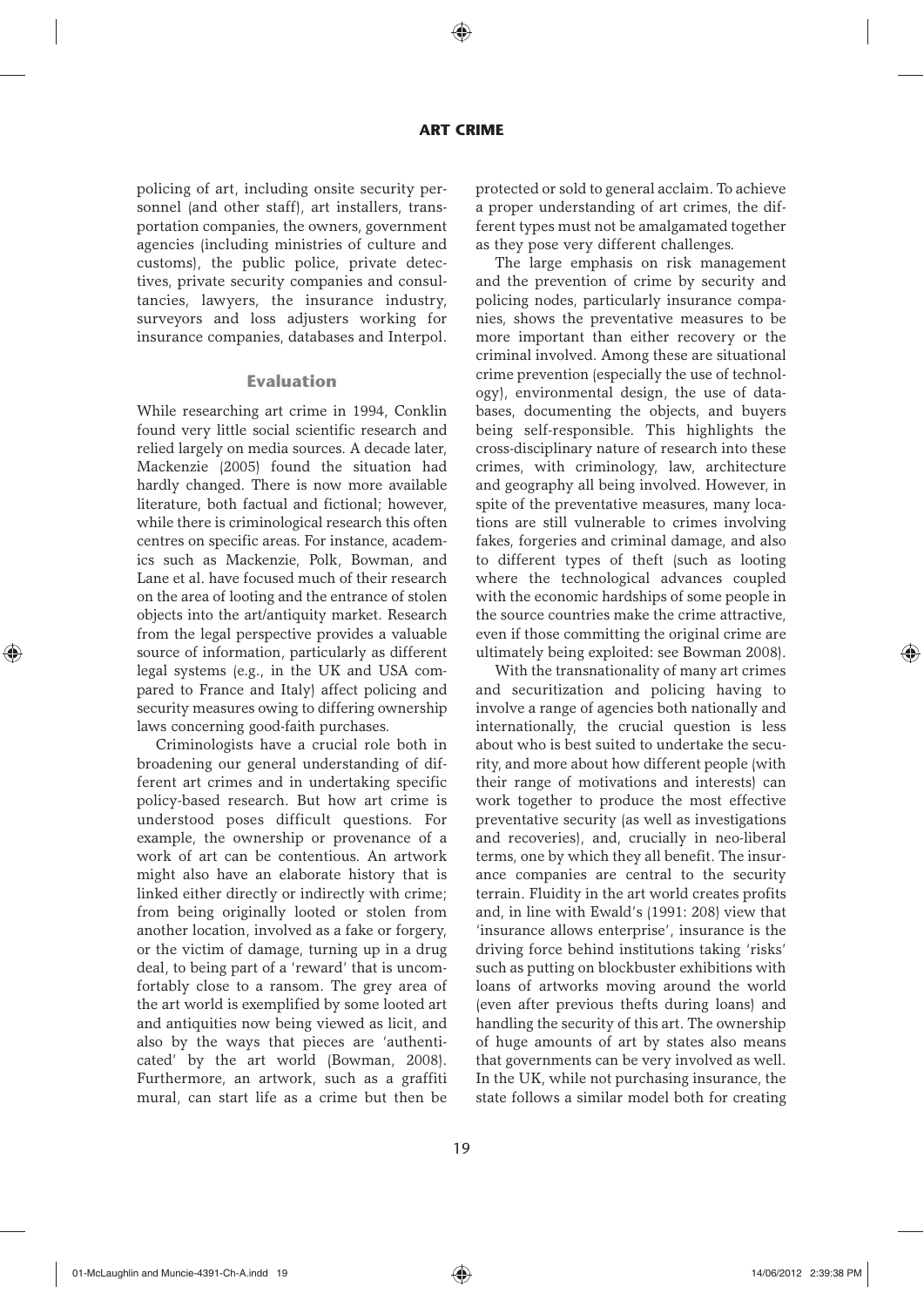flows of art (with the consequent 'risk') and for securing its art and that which is deemed to be shown in the public interest.

Different criminological theories have been used to try and understand art crime. For example, Conklin (1994), Mackenzie (2005), Polk (1999) and Lane et al. (2008) have used Routine Activity theory in their work. The basic features of this theory exist in many art crimes. This reflects a crime science focus; however, it is important not to ignore the criminality aspects, particularly those concerning the people who perpetrate the different stages of the crimes. Other theories include flag effect (Conklin, 1994; Mackenzie 2005), target hardening (Polk, 1999), and cognitive mapping theory (Mackenzie, 2005).

Art is one of the few remaining unregulated fields and is also a world that has problems dealing with thieves within it. The contemporary relevance of different art crimes to criminology is clear. Its fluid threat, exemplified by the theft of sculptures when prices for certain metals rise, encapsulates the challenges posed by profit-driven criminals and transnational crime to the locations in which art is kept and, also, to the many varied public sector and private agencies and stakeholders involved in the securitization and policing of art around the world.

⊕

### **John Kerr**

*Associated Concepts:* corporate crime, globalization, hidden crime, opportunity theory, organized crime, routine activity theory

### **Key Readings**

- Bowman, B.A. (2008) 'Transnational crimes against culture: looting at archaeological sites and "grey" market in antiquities', *Journal of Contemporary Criminal Justice*, 24 (3): 225–242.
- Conklin, J. (1994) *Art Crime*. Westport, CT: Praeger.
- Ewald, F. (1991) 'Insurance and risk', in G. Burchell, C. Gordon and P. Miller (eds), *The Foucault Effect: Studies in Governmentality*. Chicago: University of Chicago Press.
- Lane, D., Bromley, D., Hicks, R. and Mahoney, J. (2008) 'Time crime: the transnational organisation of art and antiquities theft', *Journal of Contemporary Criminal Justice*, 24 (3): 243–262.
- Mackenzie, S. (2005) *Criminal and Victim Profiles in Art Theft: Motive, Opportunity and Repeat Victimisation*. Available at http://ssrn.com/abstract=1003988
- Polk, K. (1999) 'Who wins and who loses when art is stolen or forged?' Paper presented at the Art Crime: Protecting Art, Protecting Artists and Protecting Consumers Conference, convened by the Australian Institute of Criminology, Sydney, 2–3 December.

# **AUTHORITARIAN POPULISM**

### **Definition**

Conceptualized as an essential aspect of how social democratic states and their institutions respond to crises within advanced capitalist political economies, authoritarian populism explains how increasingly repressive punitive laws and sanctions gain popular legitimacy. This mobilization of state power aims to manage consent, organize regulation and secure hegemony through an increasingly authoritarian political agenda derived from political disaffection and discontent. It reaffirms reactive and reactionary discourses established around the 'collapse' of democracy, the 'breakdown' in law and order, the 'militancy' of the unions, the 'decline' in moral values and so on. These discourses are exploited through political and media 'campaigns', thus generating 'moral panics' within popular discourse and social reaction.

### **Distinctive Features**

Basing his analysis on the proposition that 'statemonopolized physical violence permanently underlies the techniques of power and mechanisms of consent' within Western capitalist democracies, Poulantzas (1978: 81) claimed that

01-McLaughlin and Muncie-4391-Ch-A.indd 20  $\bigoplus$  14/06/2012 2:39:38 PM

⊕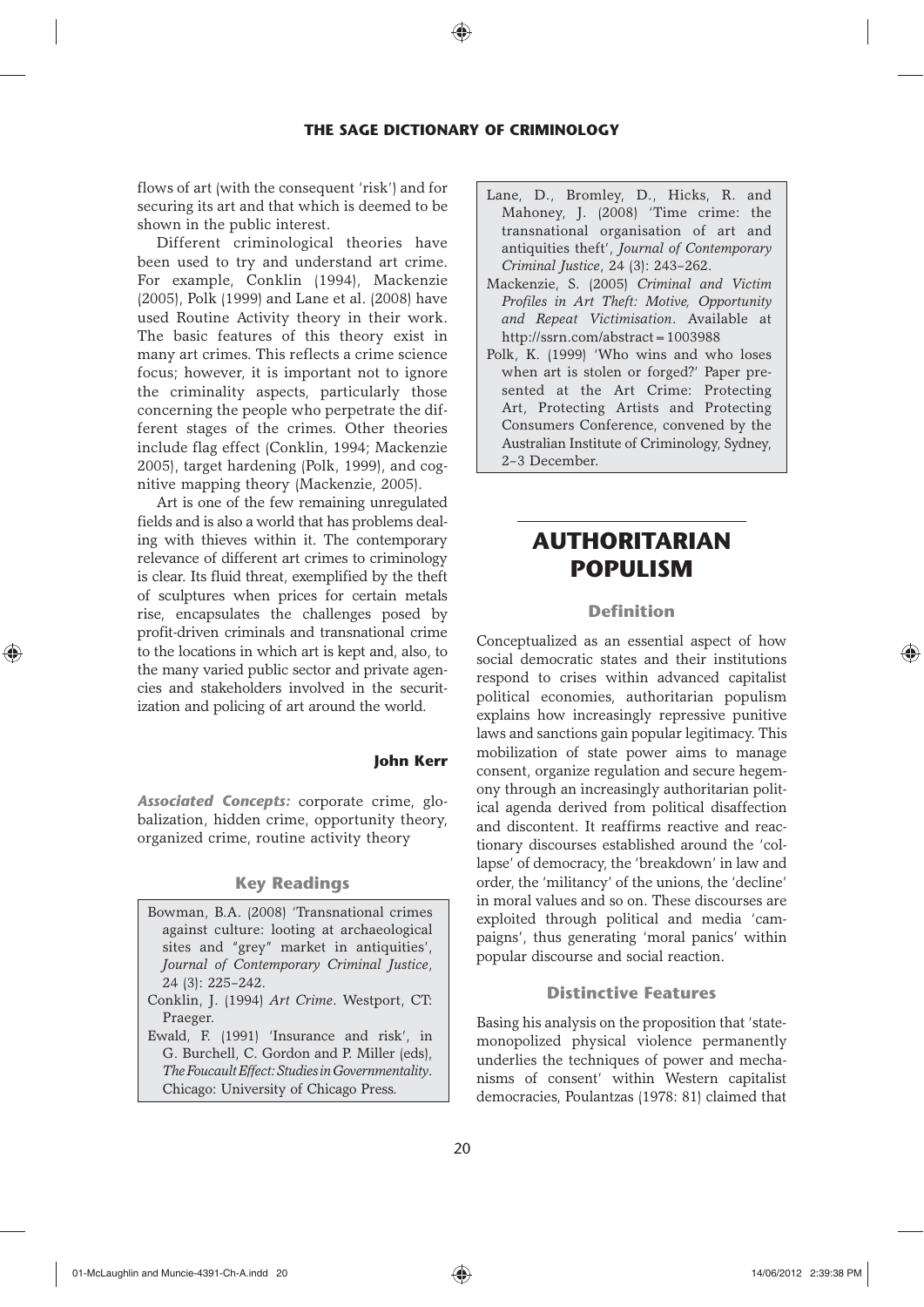### **AUTHORITARIAN POPULISM**

◈

during the 1970s a new *form* of state had emerged: 'authoritarian statism … intensified state control over every sphere of socio-economic life *combined with* radical decline of the institutions of political democracy and with draconian and multiform curtailment of so-called "formal" liberties' (1978: 203–4). Repressive measures depended on the actual exercise of statesanctioned violence and, significantly, on its internationalization through ideological acceptance or, for those who opposed the rise of authoritarianism, through *mechanisms of fear.*

For Stuart Hall, Poulantzas had made a defining contribution to the critical analysis of the 'exceptional shifts' towards authoritarianism within Western social democracies. Yet he also felt that Poulantzas had misread the strategy of anti-statism prevalent within the radical right – a strategy representing itself as anti-statist to win popular support while disguising the reality of honing state centralism. More importantly, Poulantzas had neglected the purposeful and orchestrated construction and manipulation of popular consent. Herein lay the essence of Hall's claim for authoritarian populism: 'harness[ing] … support [of] some popular discontents, neutraliz[ing] opposing forces, disaggregat[ing] the opposition and incorporat[ing] *some* strategic elements of popular opinion into its own hegemonic project' (Hall, 1985: 118).

Hall's response to, and development of, Poulantzas's thesis emerged from his work with colleagues at the Centre for Contemporary Cultural Studies, Birmingham, UK, during the 1970s. In their exhaustive analysis of the 'crisis' in the UK political economy, Hall et al. (1978: 303) identified 'deep structural shifts' which had resulted in 'the extension of the law and the courts at the level of political management of conflict and the class struggle'. As the state had become more directly interventionist within the economy, establishing the foundation for capitalist reconstruction through the libertarianism of the 'free-market', it became both necessary and 'legitimate' for 'public opinion to be actively recruited in an open and explicit fashion in favour of the "strong state" … [characterized as] the ebb and flow of authoritarian populism in defence of social discipline' (1978: 304–5).

For Hall et al. (1978: 317–20) the 'crisis' that was 'policed' through the gradual development of *legitimate coercion* comprised four distinct elements: a crisis of and for British capitalism; a crisis of the 'relations of social forces' derived in the economic crisis; a crisis of the state in mobilizing popular consent for potentially unpopular socio-economic strategies; a crisis in political legitimacy, in social authority, in hegemony; and the imposition of 'social authority' and societal discipline. The authors identified the collapse of postwar social-democratic consensus and the consolidation of New Right ideology as a fundamental shift in the balance of social forces – from consent to coercion – inherent within social democracies; a shift they characterized as the emergence of an exceptional form of the capitalist state.

Further expanding the thesis, Hall (1979: 19) proposed that the 'language of law and order is sustained by moralisms … where the great syntax of "good" versus "evil", of civilized and uncivilized standards, of the choice between anarchy and order constantly divides the world up and classifies it into its appointed stations'. By appealing to 'inherent' social values and evoking an overarching moral imperative, law and order rhetoric appealed to a collective common sense, 'welding people to that "need for authority" … so significant for the Right in the construction of consent to its authoritarian programme'. Populism, however, was not simply a 'rhetorical device': it operated on 'genuine contradictions' and reflected a 'rational and material core' (1979: 20).

Hall (1980: 3) considered the 'drive' towards a 'more disciplinary, authoritarian kind of society' to be 'no short-term affair'. It embodied a 'regression to a stone-age morality' promoted by politicians, together with, in popular discourse, 'a blind spasm of control: the feeling that the *only* remedy for a society which is declared to be "ungovernable" is the imposition of order, through a disciplinary use of law by the state'. Thus, the 'shift "from above" [was] pioneered by, harnessed to and, to some extent, legitimated by a popular groundswell below', a populism exemplified by 'a sequence of "moral panic"' (Hall, 1985: 116).

♠